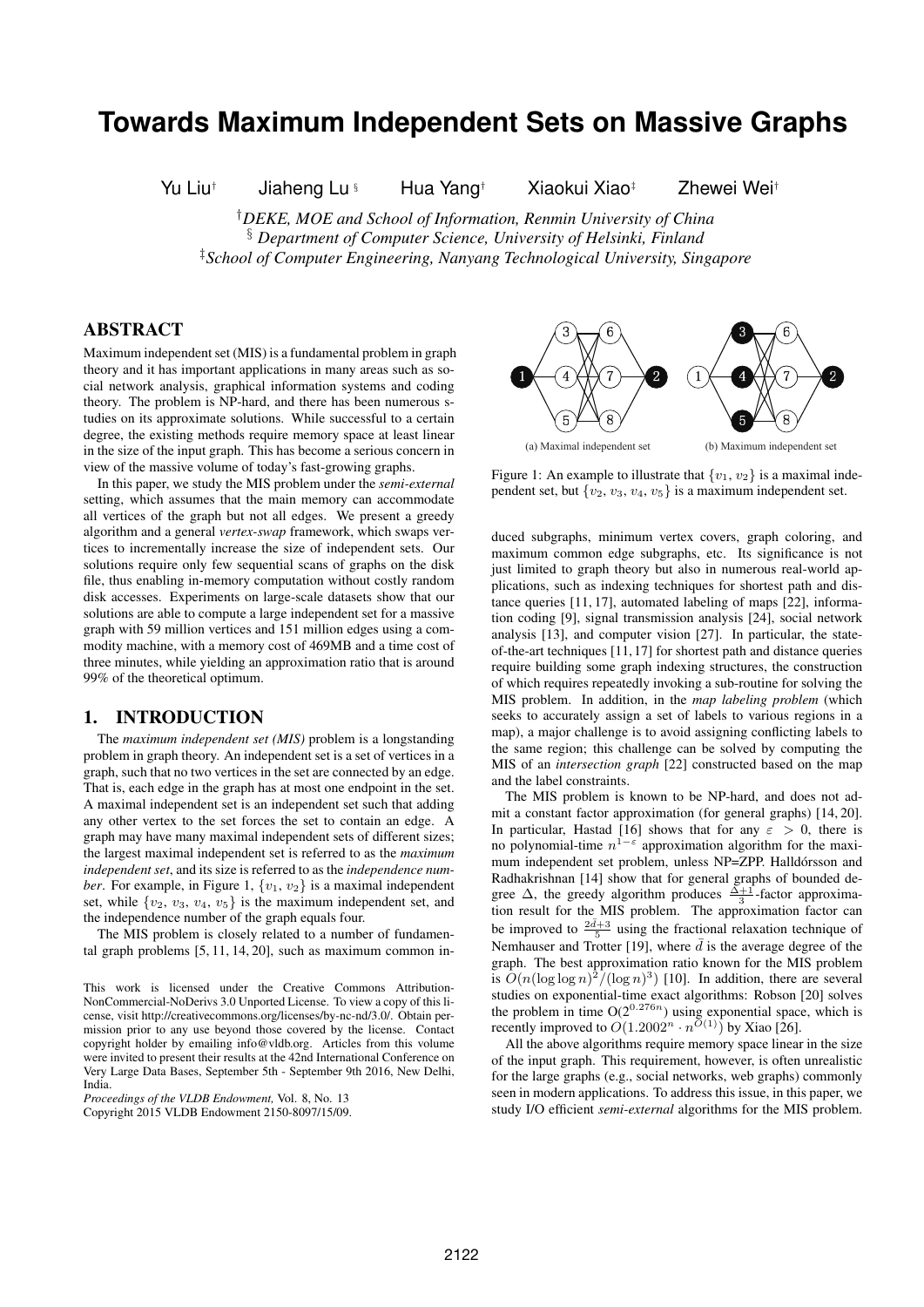| Methods@         | I/O or CPU bound                                                 | <b>Approx. Ratio</b> |
|------------------|------------------------------------------------------------------|----------------------|
| Xiao $[26]$      | CPU: $O(1.2002^{ V } \cdot  V ^{O(1)})$                          | Optimal              |
| Halldórsson [14] | CPU: $O( V log V + E )$                                          | $(2\bar{d}+3)/5$     |
| Zeh [27]         | I/O: $O(\text{sort}( E + V ))$                                   | No bound             |
| Greedy           | I/O: $\frac{ V + E }{B}$ (log $\frac{M}{B}$ $\frac{ V }{B}$ + 2) | Proposition 2        |
| One- $k$ -swap   | I/O: O(scan( $ V  +  E $ ))                                      | Proposition 5        |
| Two- $k$ -swap   | I/O: O(scan( $ V  +  E $ ))                                      | <b>Better</b>        |

Table 1: Time and I/O cost and performance  $(\bar{d})$ : the average degree)

In particular, we assume that the main memory can accommodate all vertices, but not all edges, of the input graph. This assumption is valid even for a massive graph with one hundred million vertices. In particular, assume that we use a 4-byte integer to represent one vertex ID, the memory cost for storing all vertices is only 0.4G bytes, which is much smaller than the memory size of a commodity machine nowadays.

### 1.1 Main results

This paper makes several contributions as follows. First, we develop a semi-external greedy algorithm for the MIS problem, which constructs an independent set by performing *one* sequential scan of the disk file of the input graph, avoiding expensive random disk accesses. This algorithm is simple, and yet, as our empirical experiments show, it yields a good approximate ratio against most real data sets.

Second, we develop a *one-k-swap* algorithm, which takes the independent set computed from our greedy algorithm and swaps vertices to enlarge the independent set. Although similar ideas of node-swap are mentioned in previous work (e.g., [18]), we are facing a new challenge under the *semi-external* setting: we need to guarantee the completeness and correctness of the swaps by relying on only sequential scans of disk files with a limited amount of main memory. Towards addressing the challenge, we develop a mechanism to solve a problem called "*swap conflict*", which ensures that all one-*k*-swaps are correctly performed with only few sequential scans of adjacent files of graphs.

Third, we propose a *two-k-swap* algorithm, which exchanges two vertices in the independent set with other  $k$  ( $k \geq 3$ ) vertices that are not in the independent set. *Two-k-swap* supports a wider range of swaps, and thus, further increases the size of the independent set. Table 1 shows a summary on computing complexity and performance of different approaches for maximum independent sets.

Fourth, we provide in-depth theoretical analysis of our algorithms under the well-adopted *Power-Law Random (PLR)* graph model [3]. We show that, under mild assumptions on the input graph, our algorithms can return a solution with an expected approximation ratio of 99%. Furthermore, this performance can be achieved with a limited number of sequential scans, which is highly desirable under the semi-external setting.

Finally, we experimentally evaluate our algorithms using several large-scale real and synthetic datasets. For example, to process the Facebook graph with 59 million vertices (1.57GB in disk), our two-*k*-swap algorithm requires only 469M bytes of the main memory to achieve the 99% approximation ratio. For the Twitter graph with 2.4 billion edges (9.41GB), the two-*k*-swap algorithm consumes 524MB main memory and less than an hour, while achieving the 97% approximation ratio. We also made experiments for a large Clueweb12 data with 42 billion edges (169GB), which requires 5.7GB in the main memory to obtain the 97% ratio. Therefore, to our knowledge, this is the first comprehensive result in the

literature that demonstrates memory-efficient and time-efficient algorithms for the MIS problem on billion-edge real graphs.

The remainder of this paper is organized as follows. Section 2 discusses the preliminaries and the problem statement. Section 3 provides the related work. Section 4 describes the greedy approach and we present the one-*k*-swap and two-*k*-swap algorithms in Section 5 and Section 6 respectively. We report our experimental results in Section 7 and conclude this paper in Section 8.

# 2. PRELIMINARIES

In this section, we first formulate the research problem, and then introduce the Power-Law Random (PLR) graph model, which will be used to analyze the performance of our algorithms later.

#### 2.1 Problem Statement

Let  $G = (V, E)$  be a simple undirected graph with vertex set *V* and edge set *E*. The neighborhood of a vertex  $v \in V$  (i.e., the set of vertices adjacent to *v*) is denoted  $N(v)$ , and the degree of *v* (i.e., the number of its neighbors)  $deg(v)$ . We use the adjacent lists to represent a graph and sort the adjacent list of each vertex in the ascending order of vertex degrees.

An independent set in *G* is a subset of pairwise non-adjacent vertices. A maximal independent set is an independent set such that any vertex not in the set is adjacent to at least one vertex in the set. A maximum independent set is an independent set of the largest possible size for a given graph *G*. This size is referred to as the independence number of *G*. The problem that we study is defined as follows.

Problem Statement: Compute an independent set as large as possible for an undirected graph  $G(V, E)$  with limited memory  $M$ . Here,  $c|V| \le M \ll |G|$ , where *c* is a small constant number (e.g.,  $c = 2$  or 3), |*V*| is the number of vertices, and  $|G|$  is the space for the entire graph G.

#### 2.2 Power-Law Random Graph Model

Considerable research has focused on discovering and modeling the topological properties of various large-scale real-world graphs, including social graphs and web graphs. In what follows, we consider a power-law random graph  $P(\alpha, \beta)$  [3] with the following degree distribution parameterized with two given values *α* and *β*: For any *x*, the number of vertices in *G* with degree *x* equals *y*, such that  $\log y = \alpha - \beta \log x$ . In other words, we have

$$
|v: deg(v) = x| = y = \frac{e^{\alpha}}{x^{\beta}}
$$
 (1)

It can be verified that  $\alpha$  is the logarithm of the size of the graph and  $\beta$  can be regarded as the log-log growth rate of the graph. Given a degree sequence for each vertex *v*, we use the following three steps to construct a random graph model: (1) Form a set *L* containing *deg*(*v*) distinct copies of each vertex *v*; (2) Choose a random matching of the elements of  $L$ ; (3) For two vertices  $u$  and  $v$ , the number of edges joining *u* and *v* is equal to the number of edges in the matching of *L* joining copies of *u* to copies of *v*. This random graph model will be used in the following sections to investigate the expected approximate ratio of various algorithms.

# 3. RELATED WORK

As mentioned in Section 1, the MIS problem is NP-hard and does not admit a constant factor approximation for general graphs. Furthermore, Shen et al. [21] shows that the problem is APX-hard even for power-law random graphs. In this section, we first review the existing in-memory algorithms for the MIS problem, and then discuss related work on external algorithms.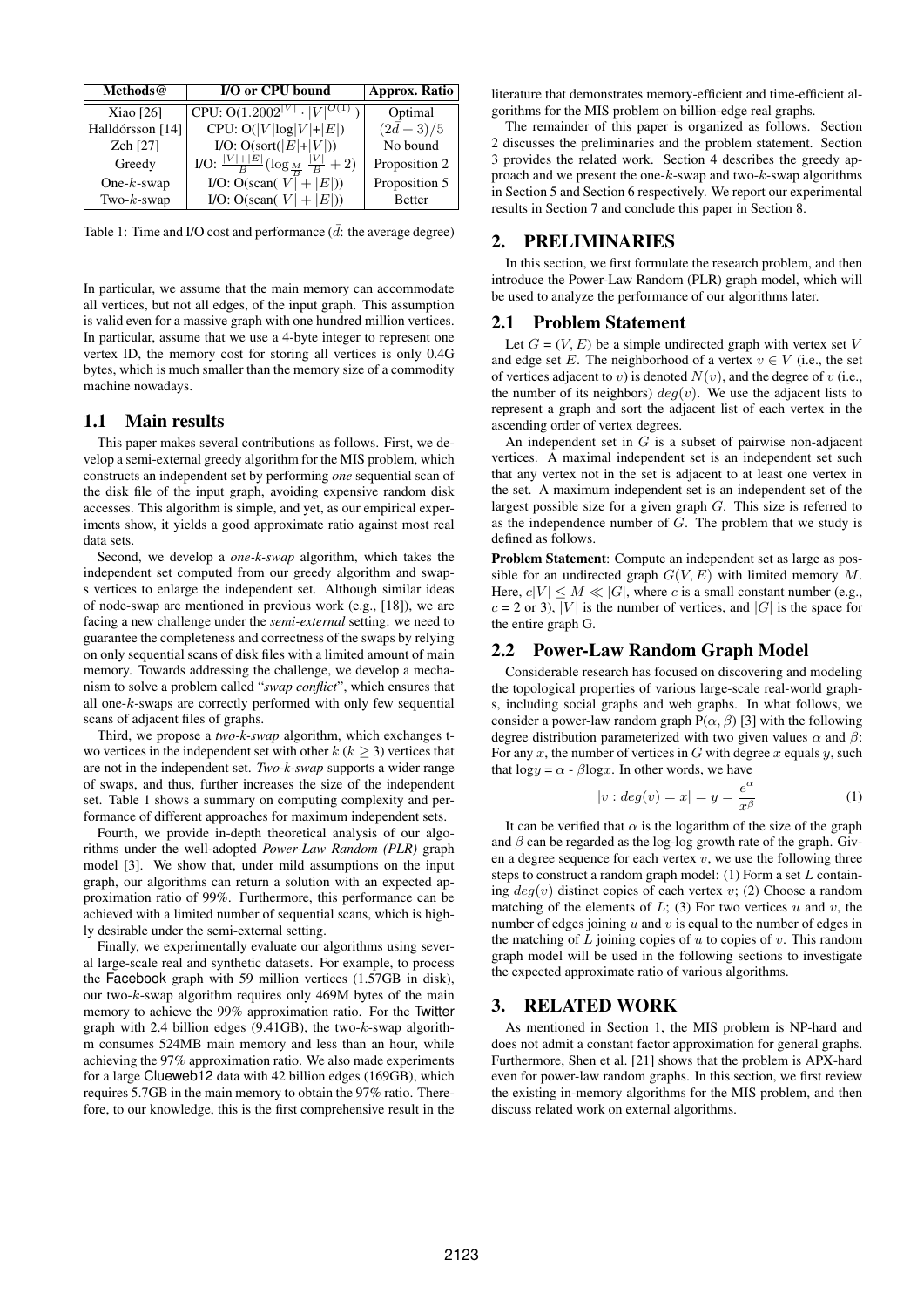**In-memory algorithms.** A brute-force algorithm requires  $O(2^n)$ time by examining every vertex subset and checking whether it is an independent set. The complexity is reduced to  $O(2^{0.276n})$  by Robson [20] with a modified recursive algorithm. This result is recently improved by Xiao et al. [26] to  $O(1.2002^n \cdot n^{O(1)})$ . These exact methods are applicable to problem instances of very limited sizes. For larger cases, various heuristics have been proposed. The most representative heuristics include tabu search [24], stochastic local search [4], simulated annealing [12], variable neighborhood search [15], and evolutionary algorithms [8].

Approximating the MIS problem with theoretical bounds has been extensively studied [5]. Wei [25] presents an algorithm which can produce an  $\sum_{v \in V} \frac{1}{deg(v)+1}$  approximation. Halldórsson and Radhakrishnan [14] show that for general graphs of bounded degree  $\Delta$ , the greedy algorithm produces a  $\frac{\Delta+1}{3}$ -factor approximation. The approximation factor can be improved to  $\frac{2\bar{d}+3}{5}$  using the fractional relaxation technique of Nemhauser and Trotter [19], where  $\bar{d}$  is the average degree of the graph. In terms of the number of vertices in graphs, Feige shows the currently known best approximation ratio:  $O(n(\text{log} \log n)^2/(\log n)^3)$  [10].

In general, existing approximate solutions are more efficient than the exact methods, but they assume that the whole graph always fits in the main memory, which may not be true for the current fast-growing graphs such as social graphs often containing billions of edges. In this paper, we present algorithms that are scalable to graphs with 42 billion edges using a single commodity PC.

External algorithms. I/O-efficient graph algorithms have received considerable attention because massive graphs arise naturally in many applications. Vitter [23] presents an excellent survey of the state-of-the-art algorithms and data structures for external memory. Although there are a vast number of studies for maximum independent set in memory, very few of them study I/O efficient algorithms. In particular, Abello et al. [2] propose randomized algorithms for the problem of maximal independent set; their I/Ocomplexity is  $O(sort(|E|))$  with high probability. Zeh [27] proposes the first deterministic external algorithm for the maximal independent set problem, which is implemented with time-forward processing using an external priority queue. The I/O-complexity is  $O(sort(|V|+|E|))$ . Note that these algorithms all focus on the maximal independent set problem, and they cannot provide any guarantee on the performance of *maximum* independent set. To the best of our knowledge, we present the first comprehensive study to bridge the theory and practice in *maximum* independent sets with the semi-external setting for massive graphs.

# 4. GREEDY ALGORITHM

In this section, we propose a semi-external greedy algorithm for maximum independent sets and analyze its performance ratio based on the PLR graphs introduced in Section 2.2.

# 4.1 Algorithm Description

Algorithm 1 presents the pseudo-code for a greedy algorithm following the semi-external model. The high-level idea is to repeatedly add vertices with small degrees to the independent set *IS* if none of their neighbours is added to *IS*, until no more vertices can be added. In particular, given a sorted adjacent file by the ascending order of the degree of vertex, the algorithm first initializes the states of all vertices to be *INITIAL* (Lines 1-2), which means that these vertices ares still unvisited. Then Lines 3-8 update the states of its neighbours until all vertices are visited, where  $N(u)$  denotes the set of vertices adjacent to *u*. Finally, a maximal independent set is returned for all *IS* vertices.

Algorithm 1 needs a preprocessing phase to sort the vertices by degrees and then scans the adjacent lists only once. Note that if we were to sort  $|V| + |E|$  keys in external memory, the I/O cost would be  $sort(|V| + |E|) = \frac{|V| + |E|}{B} \log_{\frac{M}{B}} \frac{|V| + |E|}{B}$ , where B is the block size and *M* is the main memory size. However, since there are only *|V |* adjacent lists and each list fits in the main memory based on the semi-external model, we can reduce the number of passes in the sorting algorithm with the following partition scheme. We first make a scan to partition the adjacent lists into groups, each of size  $B$ . Then we sort the adjacent lists in each group with one pass<sup>1</sup>, and run external memory sorting algorithm on the *|V |/B* groups. This will reduce the number of passes to  $\log_{\frac{M}{B}} \frac{|V|}{B}$ , and thus the I/O cost is  $\frac{|V|+|E|}{B}$  (log  $\frac{M}{B}$   $\frac{|V|}{B}$  + 1). Finally, the scan cost is  $\frac{|V|+|E|}{B}$ . Therefore, the total IO cost is  $\frac{|V|+|E|}{B}(\log_{\frac{M}{B}}\frac{|V|}{B}+2)$ .

| <b>Algorithm 1:</b> Semi-external Greedy Algorithm      |  |  |  |  |  |  |
|---------------------------------------------------------|--|--|--|--|--|--|
| <b>Input:</b> A sorted adjacent-list file for graph $G$ |  |  |  |  |  |  |
| <b>Output:</b> A maximal independent set of $G$         |  |  |  |  |  |  |
| 1 for $v \in V$ of G do                                 |  |  |  |  |  |  |
| $\vert$ State[v] $\leftarrow$ INITIAL;                  |  |  |  |  |  |  |
| 3 for $v \in V$ of G do                                 |  |  |  |  |  |  |
| if $State[v] = \textit{INITIAL}$ then<br>4              |  |  |  |  |  |  |
| 5<br>$State[v] \leftarrow IS;$                          |  |  |  |  |  |  |
| for each u in $N(v)$ do<br>6                            |  |  |  |  |  |  |
| if $State[u]\text{=}INITIAL$ then                       |  |  |  |  |  |  |
| $\vert$ State[u] $\leftarrow \sim IS;$<br>8             |  |  |  |  |  |  |
|                                                         |  |  |  |  |  |  |
| Return all vertices whose states are $IS$ ;             |  |  |  |  |  |  |
|                                                         |  |  |  |  |  |  |

Remark. We compare the above algorithm with the existing inmemory greedy algorithm [14], called DynamicUpdate hereafter. The main difference between DynamicUpdate and the above algorithm is that if any vertex  $v$  is added to the independent set, then DynamicUpdate needs to remove *v* and its neighbors from the graph, and dynamically update the degrees of affected vertices, iterating the remain graph until empty. Therefore, DynamicUpdate would incur the frequent random accesses to update the degrees of vertices in the semi-external setting. In the above greedy algorithm, however, we adopt a lazy strategy to avoid expensive random accesses. As shown in the empirical results of Section 7, unlike DynamicUpdate, our greedy algorithm is scalable to massive graphs.

# 4.2 Performance Analysis

We analyze the approximation ratio of Algorithm 1 in the following paragraphs based on the random  $P(\alpha, \beta)$  graphs. According to Equation (1) in Section 2.2, vertices and edges of the graph can be calculated by the following formula:

$$
|V| = \sum_{x=1}^{\Delta} \frac{e^{\alpha}}{x^{\beta}} = \zeta(\beta, \Delta) e^{\alpha},
$$
  

$$
|E| = \sum_{x=1}^{\Delta} \frac{e^{\alpha}}{x^{\beta-1}} = \zeta(\beta - 1, \Delta) e^{\alpha},
$$
 (2)

where  $\zeta(x, y) = \sum_{i=1}^{y} \frac{1}{i^x}$  and  $\Delta = \lfloor e^{\frac{\alpha}{\beta}} \rfloor$  is the maximum degree of the graph. Intuitively, the greedy algorithm prefers to select vertices with small degrees, and thus most of vertices with degree 1 are added to *IS*, and some of vertices with degree 2, 3 and so on. In this way, Lemma 1 quantifies the expected portion of vertices for the degree *i* which can be added to *IS*.

<sup>&</sup>lt;sup>1</sup>This sorting can be completed with only one pass, because we assume  $M \ge B^2$ , which is known as the tall-cache assumption [7].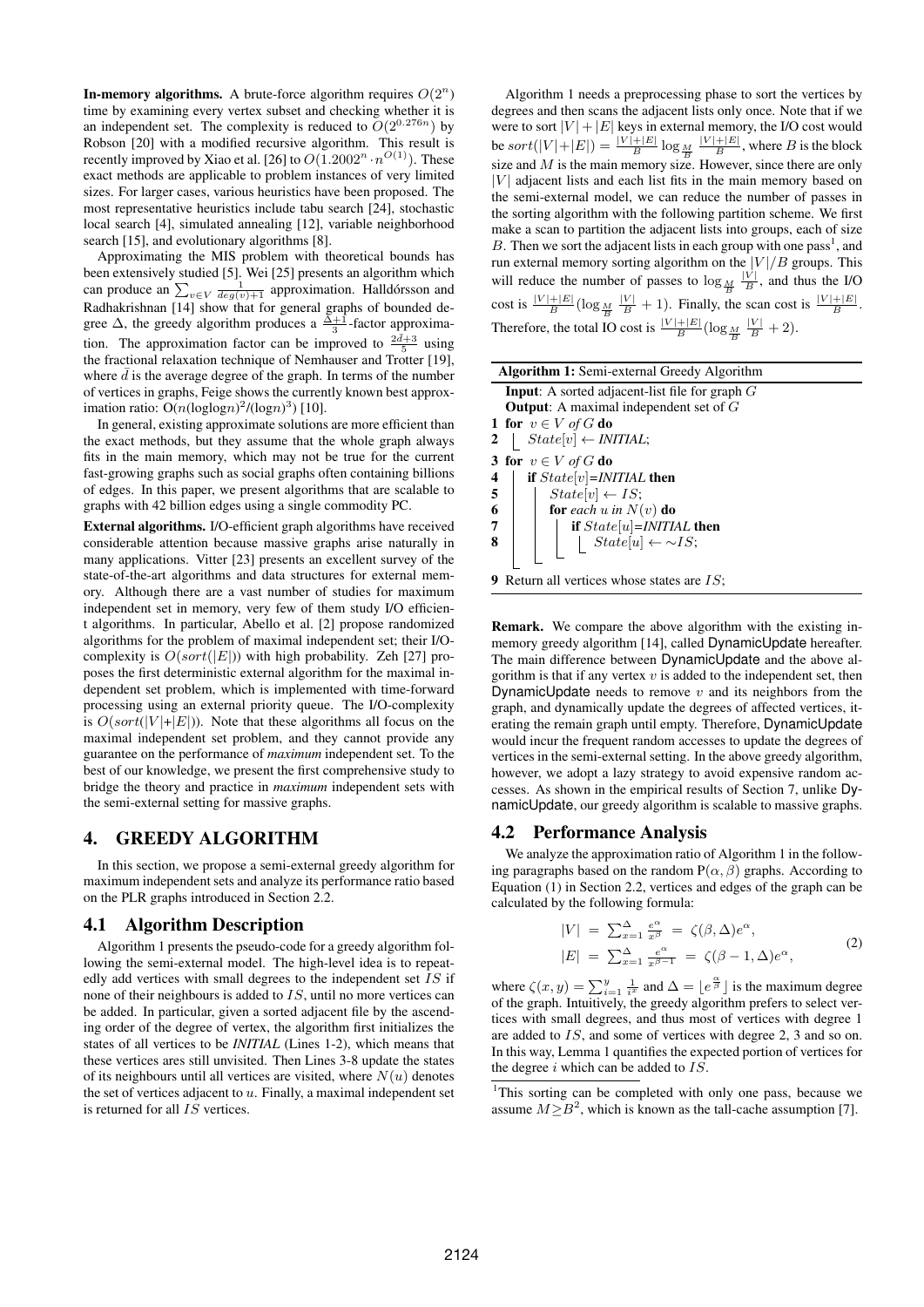LEMMA 1. *Given a power law graph*  $P(\alpha, \beta)$ *, the expected number of independent vertices with degree i returned by Algorithm 1, denoted as*  $GR_i(\alpha, \beta)$ *, is* 

$$
GR_i(\alpha, \beta) \ge \sum_{x=1}^{\lfloor \frac{e^{\alpha}}{i^{\beta}} \rfloor} \left( \frac{\frac{ix}{e^{\alpha}} + \zeta(\beta - 1, \Delta) - \zeta(\beta - 1, i)}{\zeta(\beta - 1, \Delta)} \right)^{i} \quad (3)
$$

where  $\Delta = \lfloor e^{\frac{\alpha}{\beta}} \rfloor$  is the maximum degree of the graph.

The proof can be found in the appendix. Based on Lemma 1, summing up for all degrees from 1 to  $\Delta$  immediately implies the expected number of the independent set.

**PROPOSITION** 2. *Given a power law graph*  $P(\alpha, \beta)$ *, the expected size of the independent set, denoted as GR*(*α, β*)*, returned by the Greedy algorithm, can be computed as follows*

$$
GR(\alpha, \beta) = \sum_{i=1}^{\Delta} GR_i(\alpha, \beta)
$$
 (4)

|  |  |  |  |  | ratio 0.987 0.986 0.987 0.983 0.983 0.984 0.986 0.986 0.986 0.988 0.988 |
|--|--|--|--|--|-------------------------------------------------------------------------|

Table 2: Performance ratios of Algorithm 1 with varied *β*

Remark. Table 2 demonstrates the performance ratio of the greedy algorithm, which varies parameter *β* from 1.7 to 2.7 and fixes the number of vertices to 10 million to simulate a massive graph. Note that we now cannot obtain the exact independent number if  $NP \neq P$ . Therefore we develop an algorithm to calculate its theoretical upper bound. The detail of our algorithm is shown in the Appendix (see Algorithm 5), which is modified for the semi-external model from the approach in [13]. In our implementation, for each *β* value, we generate ten random graphs and compute their optimal bounds with Algorithm 5. Then the average number is computed as the final independence number. The size of the independent set from the greedy algorithm is computed by Proposition 2. It can be seen from Table 2 that the ratios are always greater than 0.98, that means the greedy one is a simple yet delightful algorithm, which can return a large independent set with 98.3%-98.8% of the optimum.

# 5. ONE-K-SWAP ALGORITHM

In this section, we propose a new algorithm, called one-*k*-swap, which finds a larger independent set than the greedy algorithm. In particular, we first characterize the challenges to perform the swap operations based on the semi-external framework. Then we introduce our algorithm and analyze its effectiveness and efficiency.

### 5.1 Intuition

In this work, one of our key observations is that we can obtain a larger independent set through *swap* operations. For example, recall Figure 1. Assume that the independent set includes vertices  ${v_1, v_2}$  in Figure 1(a). Then we can exchange  $v_1$  with  $v_3, v_4, v_5$ to increase the size of the independent set. In the literature, Khanna et al. [18] proposed two types of swaps called  $0 \leftrightarrow 1$  swap and 1 *↔* 2 swap. 1 *↔* 2 swap means to exchange one independent-set (IS) vertex with two non-IS vertices, and  $0 \leftrightarrow 1$  swap adds a new IS vertex. It turns out that any  $1 \leftrightarrow k$  ( $k \geq 3$ ) swap is equivalent to a combination of one  $1 \leftrightarrow 2$  swap and some  $0 \leftrightarrow 1$  swaps. Swap is conceptually simple, but there are two technical challenges to design a swap-based algorithm based on the semi-external model:

(1) Costly random accesses. The first challenge is *expensive random accesses* to decide whether a swap operation can be performed correctly to guarantee an independent set. To understand this, see Figure 1 again. In order to decide whether  $v_1$  can be exchanged by *v*3, *v*<sup>4</sup> and *v*5, one has to access the adjacent lists of those vertices to ensure that there is no edge among *v*3, *v*<sup>4</sup> and *v*5. Otherwise, this  $1 \leftrightarrow 3$  swap cannot be performed.

(2) Swap conflict. The second challenge is *swap conflict*. We use the example in Figure 2 to illustrate it. Assume that  $v_1$  and  $v_4$ are in the independent set. Then  $v_1$  can be exchanged by  $v_2$  and  $v_3$ ; and  $v_4$  can be exchanged by  $v_5$  and  $v_6$ . But these two swaps cannot be performed simultaneously. That means, they *conflict* with each other. Therefore, we need a mechanism to allow one and only one swap to be successfully performed at this example.



Figure 2: An example to illustrate *swap conflict*.

# 5.2 Data Structure

| <b>Notation</b>  | <b>Status</b> | <b>Explanation</b>                  |
|------------------|---------------|-------------------------------------|
|                  | ΙS            | in the independent set.             |
| N                | $Non-IS$      | not in the independent set.         |
| $\overline{A}$   | Adjacent      | adjacent to only one IS node.       |
| C                | Conflict      | being non-IS in the next iteration. |
| $\boldsymbol{P}$ | Protected     | being IS in the next iteration.     |
| R                | Retrograde    | being non-IS in the next iteration. |

Table 3: Summary of the notations for states

To address the above two technical challenges, we define six states for each vertex to record their status during swaps. In particular, an *IS vertex* is currently in the independent set. A *non-IS vertex* is not in the independent set now. An *adjacent vertex* is a non-IS vertex which is adjacent to only one IS vertex. A *protected vertex* is an adjacent vertex, which can be swapped to an IS vertex in the next iteration. A *conflict vertex* is also an adjacent vertex, but it cannot be swapped to an IS vertex in the next iteration. Finally, a *retrograde vertex* is an IS vertex which will be swapped to a non-IS vertex in the next iteration. Therefore, there are six states: *{I, N, A, P, C, R}*, as shown in Table 3. In addition, for each adjacent vertex  $v$ , we maintain a set  $\text{ISN}(v)$  to record its IS-Neighbour. Note that the size of an ISN set for each vertex is always one, as each adjacent vertex has only one IS neighbour, For example, see Figure 2 again.  $ISN(v_2)=ISN(v_3)=v_1$ , and  $ISN(v_5)=ISN(v_6)=v_4$ .

DEFINITION 1. *(1-2 swap skeleton) Given a graph G, we say that there is a 1-2 swap skeleton*  $(u, v, w)$  *if state* $(u)$ = *state(v)*="A", *and state(w)*="I", *ISN(u)*= *ISN(v)*=*w*, *and there is no edge between u and v in G.*

Recall Figure 2. Suppose that the states of  $v_2$ ,  $v_3$ ,  $v_5$ ,  $v_6$  are "A" and those of  $v_1$ ,  $v_4$  are "I". Then both  $(v_2, v_3, v_1)$  and  $(v_5, v_6, v_4)$  are 1-2 swap skeletons. Note that a 1-2 swap skeleton is only a valid swap candidate, which is not necessarily swapped in our algorithm. For example, only one of 1-2 swap skeletons between  $(v_2, v_3, v_1)$ and (*v*5,*v*6,*v*4) can swap, as they conflict with each other.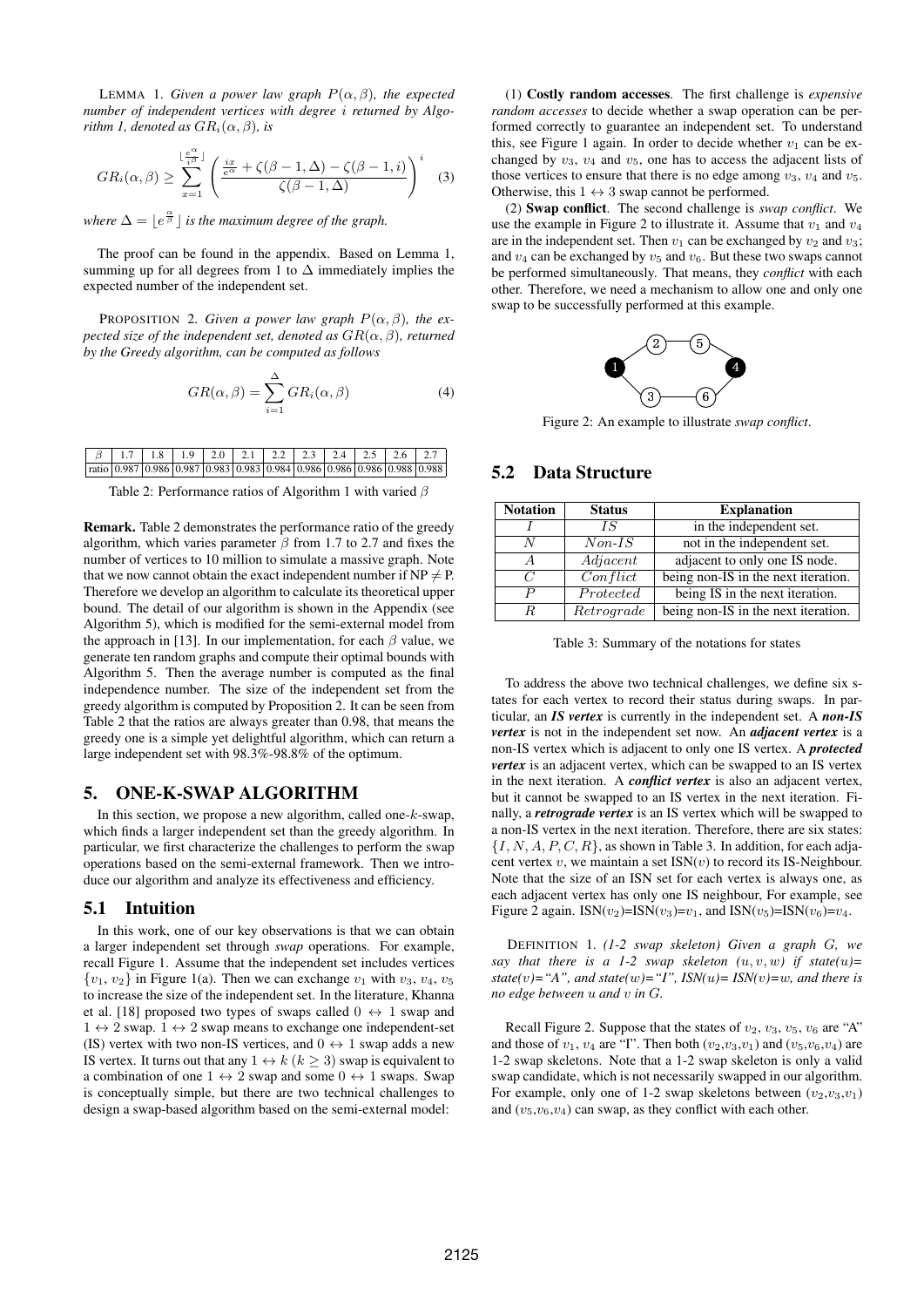Figure 3 shows a state transition diagram. Transition conditions are labeled on the path. We use the following example to illustrate the transition of states.

EXAMPLE 1. *This example provides the intuition how we resolves the above two challenges based on the state transition. See Figure 2 again. Suppose that*  $v_1$  *and*  $v_4$  *are in the initial independent set. Assume that the access order of vertices is: v*1*, v*4*, v*2*, v*6*, v*<sup>3</sup> *and v*5*. Then we need to scan the file three times (without any random access). In the first scan, state(* $v_1$ *)=state(* $v_4$ *)="I" and the states of all other vertices are "A",*  $ISN(v_2)=ISN(v_3)=v_1$ *; ISN*( $v_5$ )=*ISN*( $v_6$ )= $v_4$ *. Then in the second scan, the states of*  $v_2$  *and v*<sub>3</sub> *are changed to "P" and state*(*v*<sub>1</sub>)="R". That means *v*<sub>2</sub> *and v*<sub>3</sub> *can exchange v*<sup>1</sup> *in the independent set. Subsequently the state of of*  $v_6$  *is changed from "A" into "C", because the neighbour of*  $v_6$  *is*  $v_3$  *whose state is "P". Intuitively, since*  $v_2$  *is read before*  $v_6$ *,*  $v_2$  *has the right of preemption for swap and v*<sup>6</sup> *cannot swap, which in turn resolves the swap conflict. Finally, in the third scan, the state of*  $v_1$ *is changed to "N"; and those of v*<sup>2</sup> *and v*<sup>3</sup> *become "I". Therefore, a larger independent set v*2*, v*<sup>3</sup> *and v*<sup>4</sup> *is correctly identified.*



Figure 3: State transition diagram.

# 5.3 One-*k*-swap algorithm

Based on the above motivation, we are ready to describe the one*k*-swap algorithm. The main driver is clear: it repeatedly scans the adjacent file in the disk and updates the states of vertices in the main memory until no more swaps can be performed. Finally, all vertices with states "I" are returned as an independent set.

We now go through Algorithm 2. First, the vertices that have only one IS neighbour have the potential to swap (Line 1-3). Then the algorithm proceeds in three phases: *pre-swap* (Line 7-14), *swap* (Line 15-19) and *post-swap* (Line 20-28). (1) In the *pre-swap* phase, there are three cases for vertex *u*: (i) *u* has conflicted with other swap candidates (Line 9-10); or (ii) there is a new 1-2 swap skeleton for  $u$  (Line 11-12); or (iii) there will be a 0-1 swap for *u* (Line 13-14). (2) In the *swap* phase, more vertices are added to the independent set. (3) Finally, in the *post-swap* phase, some 1-0 swaps are performed to guarantee that the returned result is a maximal set.

EXAMPLE 2. *We use the example in Figure 4 to illustrate the 1 k swap algorithm. Suppose, the initial independent set includes five vertices: v*1*, v*4*, v*8*, v*12*, v*14*. Then we run the 1-k swap algorithm to get a larger IS. Figure 4(c) shows the vertex IDs sorted by degrees and Figure 4(d) shows the state transition. In Line 1-3, six vertices have the state "A". Then in Line 11-12,*  $(v_2, v_3, v_1)$ *and (v*7*, v*9*, v*4*) are identified a 1-2 swap skeleton. The states of three vertices*  $v_5$ ,  $v_6$  *and*  $v_{10}$  *are changed to "C" due to the swap conflict. In line 22-23, two 1↔2 swaps are performed. Finally, in Line 28, several vertices are labeled as "N" again. Therefore, a larger independent set includes v*2*, v*3*, v*7*, v*8*, v*9*, v*12*, v*14*, shown in Figure 4(b).*

|    | <b>Algorithm 2:</b> One- $k$ -swap Algorithm                    |  |  |  |  |  |  |  |  |
|----|-----------------------------------------------------------------|--|--|--|--|--|--|--|--|
|    | <b>Input:</b> An adjacent-list file of graph $G$ and an initial |  |  |  |  |  |  |  |  |
|    | independent set                                                 |  |  |  |  |  |  |  |  |
|    | <b>Output:</b> A larger independent set of $G$                  |  |  |  |  |  |  |  |  |
|    | 1 for <i>node</i> $u \in G$ do                                  |  |  |  |  |  |  |  |  |
| 2  | if $u$ has only one adjacent IS vertex, say $e$ then            |  |  |  |  |  |  |  |  |
| 3  | $state(u) \leftarrow (A); ISN(u) \leftarrow e;$                 |  |  |  |  |  |  |  |  |
|    | 4 canSwap=TRUE;                                                 |  |  |  |  |  |  |  |  |
| 5  | while canSwap do                                                |  |  |  |  |  |  |  |  |
| 6  | canSwap=FALSE;                                                  |  |  |  |  |  |  |  |  |
| 7  | for <i>node</i> $u \in G$ do                                    |  |  |  |  |  |  |  |  |
| 8  | if $state(u)=A$ then                                            |  |  |  |  |  |  |  |  |
| 9  | if u has a neighbour with state " $P$ " then                    |  |  |  |  |  |  |  |  |
| 10 | $state(u) \leftarrow C;$                                        |  |  |  |  |  |  |  |  |
| 11 | <b>else if</b> there is a 1-2 swap skeleton $(u, v, w) \in G$   |  |  |  |  |  |  |  |  |
|    | then                                                            |  |  |  |  |  |  |  |  |
| 12 | $state(u) \leftarrow P; state(w) \leftarrow R;$                 |  |  |  |  |  |  |  |  |
| 13 | else if $ISN(u)=w \wedge state(w)=R$ then                       |  |  |  |  |  |  |  |  |
| 14 | $state(u) \leftarrow P;$                                        |  |  |  |  |  |  |  |  |
|    |                                                                 |  |  |  |  |  |  |  |  |
| 15 | for <i>node</i> $u \in G$ do                                    |  |  |  |  |  |  |  |  |
| 16 | if $state(u)=P$ then                                            |  |  |  |  |  |  |  |  |
| 17 | $state(u) \leftarrow I;$                                        |  |  |  |  |  |  |  |  |
| 18 | else if $state(u)=R$ then                                       |  |  |  |  |  |  |  |  |
| 19 | $state(u) \leftarrow N$ ; canSwap= TRUE;                        |  |  |  |  |  |  |  |  |
| 20 | for <i>node</i> $u \in G$ do                                    |  |  |  |  |  |  |  |  |
| 21 | if $state(u)=N$ then                                            |  |  |  |  |  |  |  |  |
| 22 | if all neighbours of $u$ are "C" or "N" then                    |  |  |  |  |  |  |  |  |
| 23 | $state(u) \leftarrow I;$                                        |  |  |  |  |  |  |  |  |
| 24 | else if $state(u)=C \vee state(u)=A$ then                       |  |  |  |  |  |  |  |  |
| 25 | if $u$ has only one IS adjacent vertex, say $e$ then            |  |  |  |  |  |  |  |  |
| 26 | $state(u) \leftarrow A; ISN(u) \leftarrow e;$                   |  |  |  |  |  |  |  |  |
| 27 | else                                                            |  |  |  |  |  |  |  |  |
| 28 | $state(u) \leftarrow N;$                                        |  |  |  |  |  |  |  |  |
|    |                                                                 |  |  |  |  |  |  |  |  |
|    | 29 Return all vertices whose states are "I";                    |  |  |  |  |  |  |  |  |

### 5.4 Performance Analysis

The one-*k*-swap algorithm is sound and complete in that every swap is performed correctly to maintain an independent set and there exists no vertex which can perform *one-k-swap* to increase the size of the independent set any more. The soundness is because we can always detect the *swap conflict* with the proper state transition and the completeness is because, for every valid  $1 \leftrightarrow k$  swap, it must contain a 1-2 swap skeleton.

In the one-*k* swap algorithm, one round of swap needs three iterations of scan, where in an iteration it needs to access the adjacent file of vertices sequentially. Thus the total number of I/O accesses depends on the number of rounds of swaps. Unfortunately, in the worst-case scenario, the number of rounds is linear to the number of vertices. Figure 5 shows an example, called a *cascadeswap* graph, where only one 1-2 swap can occur in one round of swaps. Therefore, this graph needs three rounds of swaps. That is,  $v_7 \to \{v_8, v_9\}, v_4 \to \{v_5, v_6\}, \text{ and } v_1 \to \{v_2, v_3\}.$  In the worst case, the number of the round of swaps is *n/*3 for a *cascade-swap* graph with *n* vertices. However, in practice, this worst case occurs rarely. In the following, under the prominent power-law random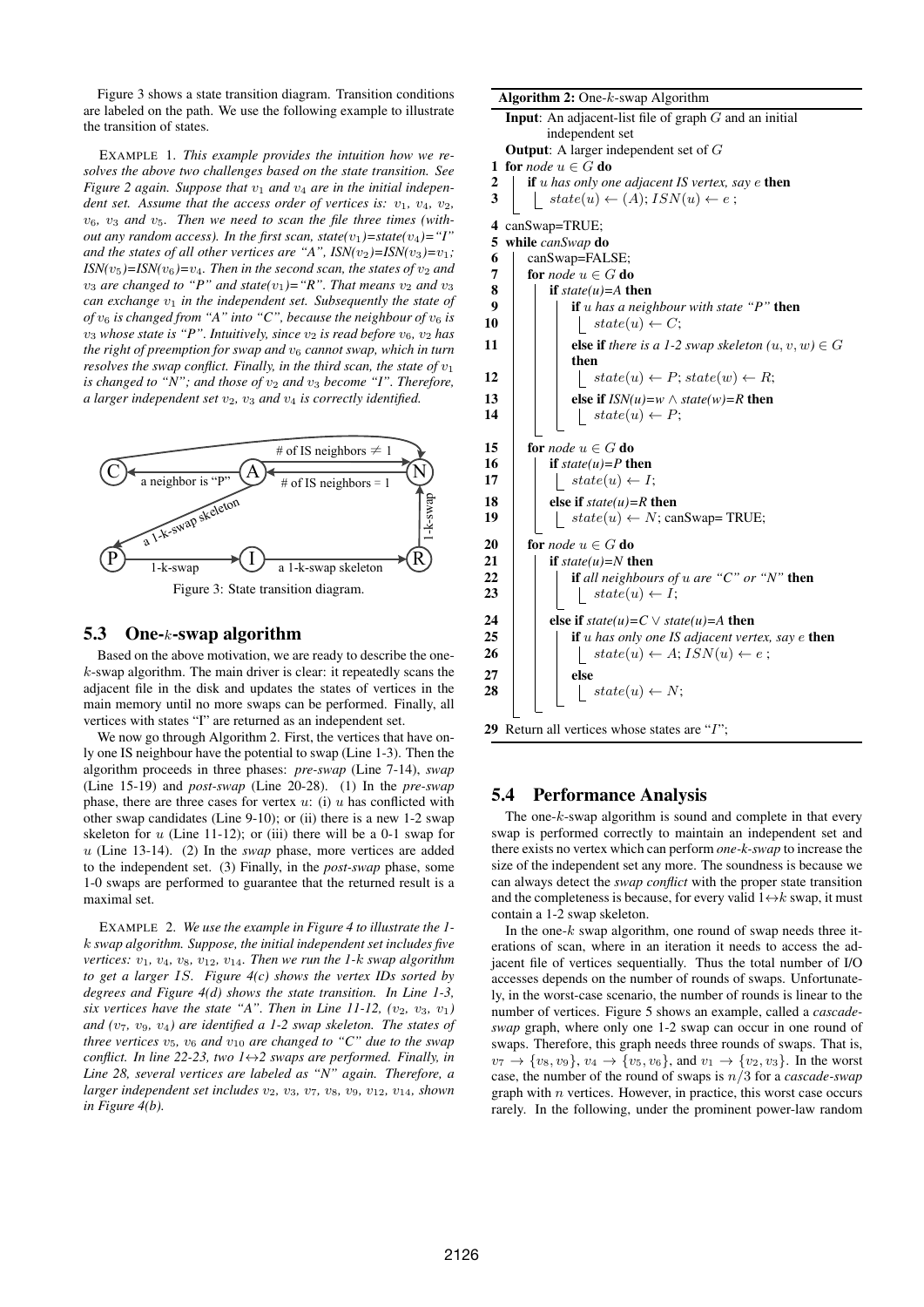

(d): State transitions in the one-k-swap algorithm.

Figure 4: An example graph to illustrate the one-*k*-swap algorithm.

 $P(\alpha, \beta)$  model, we study the performance of the one-*k*-swap algorithm through only one round of swap.

To analyze the number of vertices which are added to the independent set in the first round of swap, we first build a lemma to estimate the maximum degree of vertices which can contribute to 1-*k* swaps. The intuition here is that the degree of some non-IS vertex is too large to become an IS vertex through 1-*k* swap.

LEMMA 3. *Let d<sup>s</sup> denote the maximal degree of vertices which contribute to 1-k swaps.* Then  $d_s \leq \frac{\alpha + ln(\beta, e^{\frac{\alpha}{\beta}})}{lnc'(\alpha, \beta)}$  with high *probability, where*  $c(\alpha, \beta) = \frac{\sum_{i=1}^{\Delta} iG R_i(\alpha, \beta)}{e^{\alpha}}$  and  $c'(\alpha, \beta) =$ *ζ*(*β−*1*,*∆) *ζ*(*β−*1*,*∆)*−*2*c*(*α,β*) *, and* ∆ *is the maximum degree of the graph.*

The following lemma indicates that in the first round of swap, the degrees of new vertices which are added to *IS* in a 1-*k* swap are always no less than those removed from *IS*.

 $\text{LEMMA } 4$ *. Let*  $ISN^{-1}(v) = \{u|v = ISN(u)\}$ *. For any vertex v* in the independent set of the greedy algorithm, then  $deg(v) \leq$  $min{deg(u)|u \in ISN^{-1}(v)}$ .

Based on the above lemma, given any 1-2 swap skeleton  $(u, v, w)$ , the degree of  $w$  is no greater than those of  $u$  and  $v$ . Then we consider three cases: 1)  $deg(u) = deg(v) = deg(w); 2)$   $deg(w) = deg(v)$ ,  $deg(u) > deg(w)$  or  $deg(w) = deg(u)$ ,  $deg(v) > deg(w)$ ; 3)  $deg(v)$ > $deg(w)$ ,  $deg(u)$ > $deg(w)$ . For each case, we quantify the number of new vertices added into the independent set from degree 2 to *d<sup>s</sup>* by converting them to the "*bins and balls*" problem.

PROPOSITION 5. *Given a power law graph*  $P(\alpha, \beta)$ *, in the first round of swap, the expected number of new IS vertices, called*



Figure 5: An example to illustrate cascading 1-2 swaps:  $v_7 \rightarrow$  ${v_8, v_9}$ ,  $v_4 \rightarrow {v_5, v_6}$ , and  $v_1 \rightarrow {v_2, v_3}$ .

*Swap Gain (SG), for the one-k swap based on the greedy algorithm can be computed as:*

$$
SG(\alpha, \beta) = \sum_{i=2}^{d_s} (T(i, i, i) + \sum_{j=i+1}^{d_s} T(j, i, i) + \sum_{p=i+1}^{d_s} \sum_{q=p}^{d_s} T(p, q, i))
$$
(5)

*where*  $T(x, y, i)$  *is the number of new vertices added to the IS set by exchanging vertices with degree i to those with degrees x and y. The detailed formula can be found in Equation (15) of Appendix.*



Figure 6: Performance ratio for one-k-swap

Figure 6 shows the performance ratio of the one-round one-*k*swap algorithm by varying *β* from 1.7 to 2.7 and fixing the number of vertices as 10 million again. The size of the independent set is computed by Proposition 5. As shown in Figure 6, the performance ratio is near-optimal *≥* 99.5% for all datasets. In addition, compared to Table 2, we observe that this one-round one-*k* swap is better than the greedy algorithm by a margin 1.5%. Note that this is a noticeable improvement as there is no algorithm that can improve it more than 2% (as the performance of the greedy one is around 98%).

The one-*k*-swap algorithm needs to scan the adjacent file of the graph multiple times. As shown in theory above and in the experimental results later (Section 7.4), the number of iterations can be limited to a small constant to achieve more than 99.5% performance ratio. Therefore, the I/O cost is  $O(\operatorname{scan}(|V| + |E|))$  and the memory cost is  $2|V|$  for the *state* array and the *ISN* set.

Finally, to study the time complexity of one-*k*-swap, the crux is to analyze the costly step in Line 11 that determines if a vertex *u* involves a *1-k-swap skeleton* (*u, v, w*). Instead of locating a specific vertex *v* associated with *u*, we only need to know if such *v* exists. Assume that there are *x* adjacent vertices  $u'$  of  $u$ , s.t. *ISN*(*u*')=*ISN*(*u*)=*w*, and *state*(*w*)="I". Let  $y = |ISN^{-1}(w)|$ . If  $y > x$ , then there exists at least one vertex *v*, s.t. ISN(*v*)=*w* and there is no edge between *u* and *v*. According to Definition 1,  $(u, v, w)$  is a 1-k-swap skeleton. In practice, we can reuse the ISN data structure to record the number *y* for *w*, as ISN entries for *w*'s are not previously used, and this would not incur any extra main memory cost. With this approach, the time complexity of Line 11 reduces to  $O(degree(u))$ . Therefore, summing up for all vertices, the total computing cost of one-*k*-swap is  $O(|V| + |E|)$ .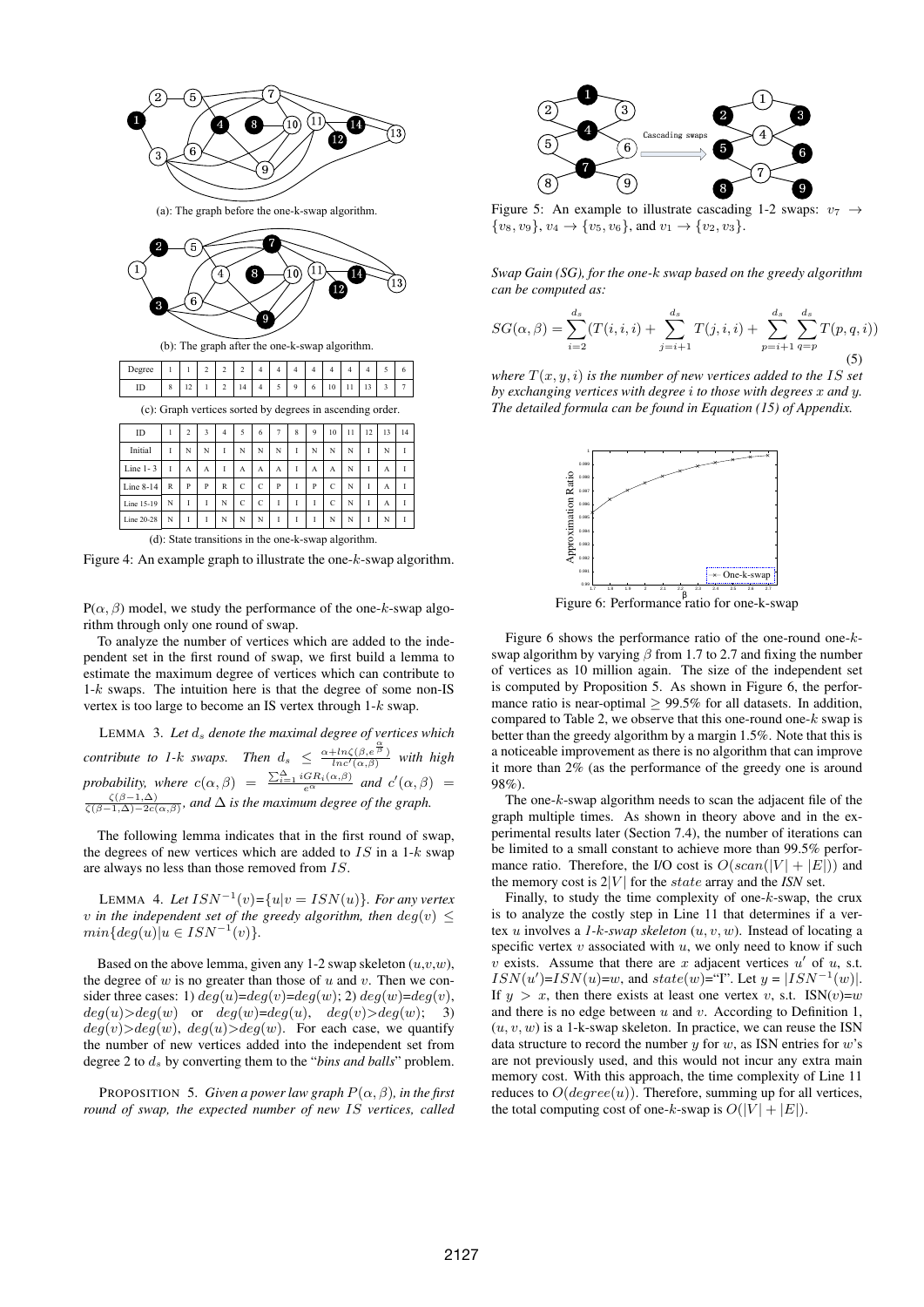Algorithm 3: Two-*k*-swap Algorithm

|    | <b>Input:</b> Graph $G$ and an initial independent set      |
|----|-------------------------------------------------------------|
|    | <b>Output:</b> A larger independent set for $G$             |
|    | 1 for <i>node</i> $u \in G$ do                              |
| 2  | if $u$ has one or two IS neighbours, say $S$ then           |
| 3  | $state(u) \leftarrow A; ISN(u) \leftarrow S;$               |
| 4  | $\text{canSwap} \leftarrow \text{TRUE}$ ;                   |
| 5  | while canSwap do                                            |
| 6  | $canSwap \leftarrow FALSE;$                                 |
| 7  | <b>for</b> each vertex $u \in G$ <b>do</b>                  |
| 8  | if $state(u)=A$ then                                        |
| 9  | Pre-swap $(u)$ ;                                            |
| 10 | <b>for</b> vertex $u \in G$ <b>do</b>                       |
| 11 | if $state(u)=P$ then                                        |
| 12 | $state(u) \leftarrow I;$                                    |
| 13 | else if $state(u)=R$ then                                   |
| 14 | $state(u) \leftarrow N$ ; canSwap $\leftarrow$ TRUE;        |
| 15 | <b>for</b> vertex $u \in G$ <b>do</b>                       |
| 16 | if state(u)=C or A or N then                                |
| 17 | <b>if</b> u has one or two IS neighbours, say S <b>then</b> |
| 18 | $state(u) \leftarrow A$ ; ISN(u) = S;                       |
| 19 | else                                                        |
| 20 | $state(u) \leftarrow N;$                                    |
| 21 | if $state(u)=N$ then                                        |
| 22 | if all neighbour nodes of $u$ are $C$ or $N$ then           |
| 23 | $state(u) \leftarrow I;$                                    |
|    | 24 Return all nodes whose states are "I";                   |

### 6. TWO-K-SWAP ALGORITHM

To further enlarge the independent set, a natural step is to extend the one-*k*-swap algorithm to support *two-k* swaps, which exchanges two IS vertices with three or more non-IS vertices. In the next paragraphs, we describe a new algorithm, called *two-k-swap*.

#### 6.1 Data structure and definitions

Similar to the one-*k*-swap algorithm, there are still six states in *two-k-swap* for each vertex to present different status, including *{*I, N, A, P, C, R*}*. But, the definition of state "A" is changed, where a non-IS vertex may be adjacent to one or *two* IS vertices. Thus, an *ISN* set now may include two IS vertices. We next define *swap candidates* based on *ISN* sets.

DEFINITION 2. *(Swap Candidates) Given a graph G, we say that a vertex pair*  $(u_1, u_2)$  *is a swap candidate for two IS vertices w*<sub>1</sub> *and w*<sub>2</sub>*, denoted as*  $(u_1, u_2) \in SC(w_1, w_2)$ *, if*  $∀i$ *, state* $(w_i) =$ *"I", state*(*u<sub>i</sub>*)= "*A*", *ISN*(*u<sub>i</sub>*) $\subseteq$ {*w*<sub>1</sub>*,w*<sub>2</sub>}*, and*  $|ISN(u_1)|=2$ *, and there is no edge*  $(u_1, u_2) \in G$ *.* 

DEFINITION 3. *(2-3 swap skeleton) Given a graph G, we say that*  $(u_1, u_2, u_3, w_1, w_2)$  *is a 2-3 swap skeleton if both*  $(u_1, u_2)$  *and*  $(u_1, u_3)$  *are swap candidates for*  $w_1$  *and*  $w_2$ *, and there is no edge*  $(u_2, u_3) \in G$ .

See Figure 7(a). Suppose that the states of  $v_4$ ,  $v_5$ ,  $v_6$ ,  $v_8$  are "A" and those of *v*2, *v*<sup>3</sup> are "I". There are four 2-3 swap skeletons in this figure, that is, (*v*4,*v*5,*v*6,*v*2,*v*3), (*v*4,*v*5,*v*8,*v*2,*v*3), (*v*4,*v*6,*v*8,*v*2,*v*3), and  $(v_8, v_5, v_6, v_2, v_3)$ . It turns out that, as shown later, our algorithm performs a 2*↔*4 swap for this example.

# Algorithm 4: Pre-swap $(u)$

- 1 if  $\exists v, s.t.(u, v)$  is a swap candidate for  $w_1, w_2$  then
- 2 | Add  $(u, v)$  to the set  $SC(w_1, w_2)$ ;
- 3 if *there is an adjacent vertex of u with "P"* then
- $\vert$  *state* $(u) \leftarrow C$ ;
- 5 else if  $\exists v_1, v_2, w_1, w_2 \in G$ *, s.t.*  $(v_1, v_2, u, w_1, w_2)$  is a 2-3 *swap skeleton* then
- 6  $\vert$   $state(u), state(v_1), state(v_2) \leftarrow P;$
- 7  $\vert$   $state(w_1), state(w_2) \leftarrow R;$
- 8 Free the space for  $SC(w_1, w_2)$ ;
- 9 else if  $∃v, w ∈ G$ *, s.t.*  $(v, u, w)$  is a 1-2 swap skeleton then 10  $\vert$   $state(u) \leftarrow P$ ;  $state(w) \leftarrow R$ ;
- 
- 11 else if  $\exists u, s.t. \forall w, \text{ISN}(u) \geq \{w\} \land state(w) = R$  then
- 12  $\vert$   $state(u) \leftarrow P$ ;



Figure 7: An example to illustrate the 2-k-swap algorithm

## 6.2 Algorithm Two-*k*-swap

Algorithm 3 shows the pseudo-code of *two-k-swap*, which incrementally enlarges an independent set by performing 2-*k* swaps and 1-*k* swaps, and iterating on the graph until no more swaps can be performed.

In particular, Line 1 to 3 find the vertices with state "A" which are potential to swap. Similar to the one-*k*-swap algorithm, there are three phases at each round: *Pre-swap* (Line 7-9), *Swap* (Line 10-14) and *Post-swap* (Line 15-23). In the *Pre-swap* phase (see Algorithm 4), Line 1-2 add a vertex pair to the SC set, which will be used to find a 2-3 swap skeleton. Subsequently, there are four cases for any *adjacent* vertex *u*, (i) *u* has conflicted with other swap candidates (Line 3-4); (ii) *u* contributes to a 2-3 swap skeleton (Line 5-8); (iii)  $u$  contributes to a 1-2 swap skeleton (Line 9-10); (iv) *u* contributes to a 0-1 swap (Line 11-12). In the *Swap* phase, we perform the swap by changing the state of vertices. Finally in the *Post-swap* phase, Line 16 to 18 add more vertices with state "A" and Line 21-23 perform 0*↔*1 swap to guarantee a maximal independent set.

EXAMPLE 3. *We use this example to illustrate the two-k-swap algorithm (see Figure 7). Suppose there are three vertices*  $v_1$ ,  $v_2$ *and v*<sup>3</sup> *in the initial independent set. The access order of vertices is shown in Figure 7(c). Then we go through the algorithm. In Line 1-3,*  $v_4$ ,  $v_5$ ,  $v_6$ ,  $v_7$  *and*  $v_8$  *are labeled as "A". Subsequently, after*  $v_4$  *and*  $v_5$  *are read, the vertex pair*  $(v_4, v_5)$  *is added into SC*( $v_2$ , $v_3$ ). Then after  $v_6$  *is accessed,* ( $v_4$ , $v_5$ , $v_6$ , $v_2$ , $v_3$ ) *is identified as a 2-3-swap skeleton (Line 5-8 in Algorithm 4). The state of v*<sup>8</sup> *is changed to "P", since*  $ISN(v_8) = \{v_2, v_3\}$ *, which are labeled as*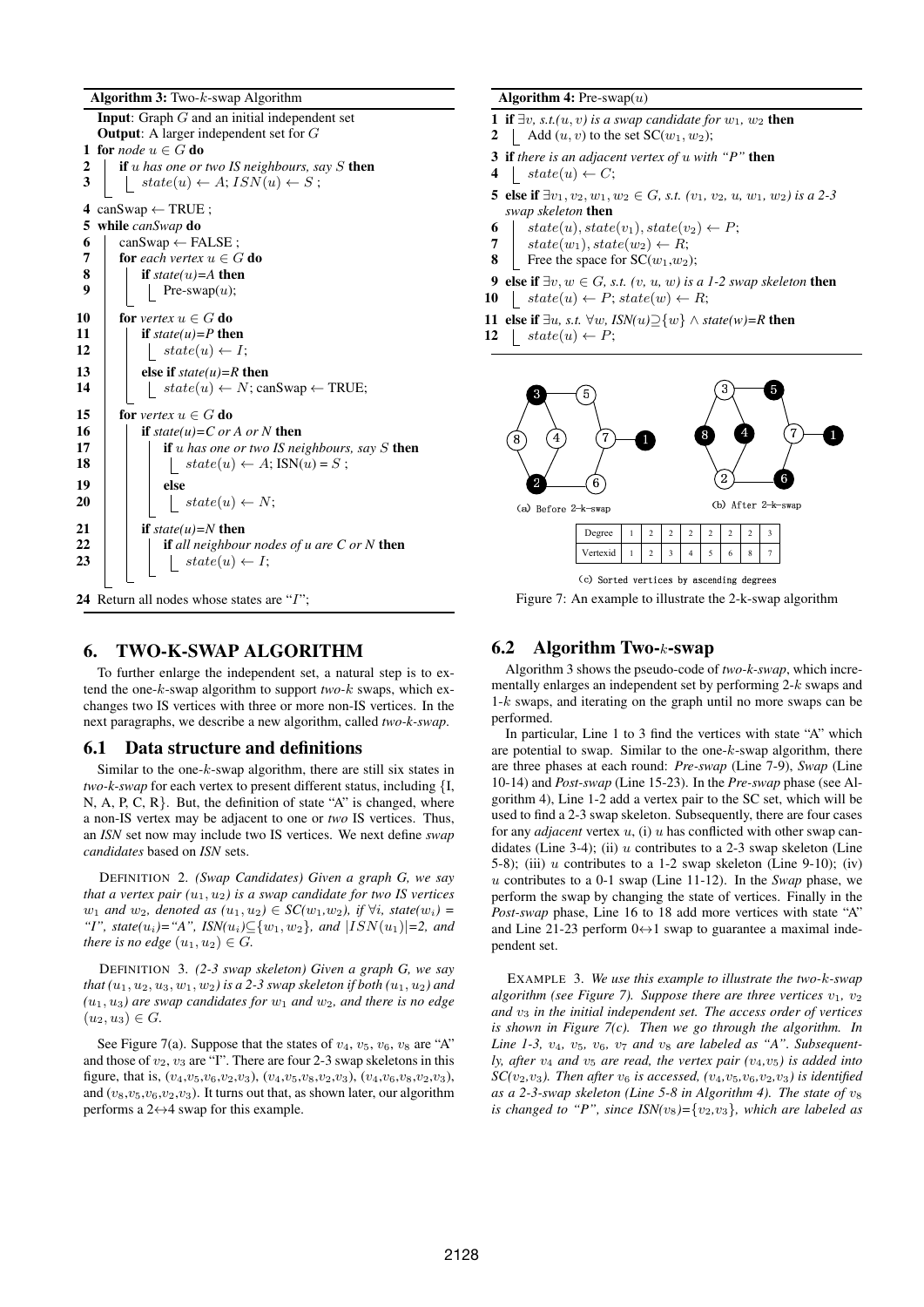*"R" now (Line 11-12 in Algorithm 4). The state of*  $v_7$  *is changed to "C", because it conflicts with v*<sup>5</sup> *and v*6*. Then in Line 10-14, a*  $2 \leftrightarrow 4$  *swap is performed. Finally, in the Post-swap, the state of*  $v_7$ *is changed to "N" (Line 20). Therefore, a larger independent set includes v*1*, v*4*, v*5*, v*<sup>6</sup> *and v*8*.*

Similar to the one-*k*-swap algorithm, two-*k*-swap can stop within limited number of iterations to guarantee the efficiency. Therefore, the I/O cost is  $O(\operatorname{scan}(|V| + |E|))$ . The memory cost for the *state* array and the *ISN* set is no more than  $3|V|$ , as each *IS*-*N* set contains at most two vertices. The analysis for the auxiliary structure *SC* is more complicated, because the size of *SC* depends on the number of potential 2-3 swap skeletons during one round of swap. A careful study based on  $P(\alpha, \beta)$  random graphs shows that with high probability, the total number of vertices in SC is no more than  $|V| - e^{\alpha}$ . Therefore, the total memory cost of two-*k*-swap is bounded by  $4|V| - e^{\alpha}$ .

LEMMA 6. *Given a power law graph P(α, β), with high probability, the number of vertices in SC sets in the two-k-swap algorithm is no more than*  $|V| - e^{\alpha}$ .

Finally, we analyze the time complexity of the two-*k*-swap algorithm. Conceptually, the most costly steps are Lines 1 and 5 in Algorithm 4. In line 1, the worst-case cost is degree(*w*)+degree(*w*<sub>1</sub>)+degree(*w*<sub>2</sub>), since for each  $v \in ISN(w_1)$ or  $ISN(w_2)$ , we check if there is an edge between *u* and *v* by Definition 2. Further, the cost of Line 5 is degree $(u)$ + $|SC(w_1, w_2)|$ . It is easy to see that  $|SC(w_1, w_2)| \leq \text{degree}(w_1) + \text{degree}(w_2)$ . Therefore, by summing all vertices, the total cost is  $O(|V| +$  $|E| + \sum_{i} degree(w_i)$ , where  $w_i$  is any vertex which is added to SC sets. It turns out that, based on  $P(\alpha, \beta)$  random graphs, degree( $w_i$ )  $= O(log|V|)$  (whose proof is deferred to the Appendix). Note that the number of  $w_i$  is obviously less than  $|V|$ . Therefore, the total time cost is  $O(|V|log|V| + |E|)$ .

# 7. EXPERIMENTAL RESULTS

In this section, we set out to verify the effectiveness and efficiency of various algorithms in our framework. First, we look at the effectiveness of algorithms, that is how large the proposed algorithms can find an independent set. Next, we examine the efficiency and the memory cost of algorithms, that is how fast and what cost to obtain a large independent set. Finally, we evaluate the accuracy of our theoretical analysis based on PLRG model.

In our experiments, we implemented six algorithms: DYNAM-ICUPDATE, STXXL, BASELINE, GREEDY, ONE-K-SWAP and TWO-K-SWAP, where DYNAMICUPDATE is an in-memory greedy algorithm [14] described in Section 4.1; STXXL is an external algorithm [23, 27] based on the open source library STXXL [1]; and BASELINE is similar to GREEDY (Algorithm 1), but without having a global ordering of the vertices by degrees. Among these six algorithms, DYNAMICUPDATE, STXXL, and BASELINE are three existing methods and GREEDY, ONE-K-SWAP and TWO-K-SWAP are three new algorithms proposed in this paper.

### 7.1 Datasets and Environment

Table 4 shows ten real-life datasets in our experiments. These datasets [6] differ from each other in terms of graph-size, datacomplexity, average-degree and degree-distribution. Our goal in choosing these diverse sources is to understand the effectiveness and efficiency of our algorithms in different real environments.

Besides the real data sets, we also generated a set of synthetic data sets based on the power-law  $P(\alpha, \beta)$  model, which vary  $\beta$  from

| Data Set  | $\left V\right $ | $\left E\right $ | Avg. Deg | <b>Disk Size</b> |
|-----------|------------------|------------------|----------|------------------|
| Astroph   | 37K              | 396K             | 21.1     | 3.3MB            |
| DBLP      | 425K             | 1.05M            | 4.92     | 11.2MB           |
| Youtube   | 1.16M            | 2.99M            | 5.16     | 31.6MB           |
| Patent    | 3.77M            | 16.52M           | 8.76     | 154MB            |
| Blog      | 4.04M            | 34.68M           | 17.18    | 295MB            |
| Citeseerx | 6.54M            | 15.01M           | 4.6      | 164MB            |
| Uniport   | 6.97M            | 15.98M           | 4.59     | 175MB            |
| Facebook  | 59.22M           | 151.74M          | 5.12     | 1.57GB           |
| Twitter   | 61.58M           | 2405M            | 78.12    | 9.41GB           |
| Clueweb12 | 978.4M           | 42.57G           | 87.03    | 169GB            |

Table 4: Datasets and their characteristics

1.7 to 2.7 and fix the number of vertices to 10 million to simulate the real life data sets [3, 21].

All the algorithms were implemented in C++ and the experiments were performed on a Core i5 CPU 4.0GHz running Windows 7 operating system with 8GB RAM and a 500GB hard disk.

# 7.2 Independent set size of various algorithms

The first set of experiments was performed to test the effectiveness of various algorithms to find a large independent set. Table 5 shows the results of six algorithms, including DYNAMICUPDATE, STXXL, BASELINE, GREEDY, ONE-K-SWAP and TWO-K-SWAP. We have the following observations: (1) Due to the swap operations, TWO-K-SWAP and ONE-K-SWAP significantly increase the sizes of the independent sets over BASELINE and GREEDY. For example, consider Facebook data with 151 million edges, the sizes of the independent sets from ONE-K-SWAP and TWO-K-SWAP are more than three times larger than those of other algorithms. (2) GREEDY returns a larger independent set than BASELINE for most data sets, thanks to the pre-process sorting phase by degrees; (3) DYNAMICUPDATE is not scalable to large data sets, because it is an in-memory algorithm. But for small data sets which fit in the main memory, DYNAMICUPDATE returns a larger independent set than GREEDY. (4) STXXL is an external algorithm, which can process a large graph. But ONE-K-SWAP and TWO-K-SWAP have much better performance than STXXL. For example, consider the largest Clueweb12 data, ONE-K-SWAP and TWO-K-SWAP return more than 700 million independent vertices, but STXXL finds less than 500 million ones.

Performance ratio We then sought to analyze how the performance of algorithm is compared to the optimum. Figure 8 shows the performance ratios of our three algorithms bases on the synthetic data sets. As we can see, all three algorithms achieve good ratios, and ONE-K-SWAP and TWO-K-SWAP are even better than GREEDY. With the increase of *β*, the ratio grows. This is expected, as bigger  $\beta$ , less edges in the graph, and better performance for all algorithms. Figure 9 compares the results of TWO-K-SWAP to the optimal bound for real data sets. We observe the similar trend that, for most data sets, such as Facebook, CiteSeerx and Uniport, the size of independent set returned from TWO-K-SWAP reaches 99% that of the optimal bound. Therefore, in practice our algorithms can achieve near-optimal results.

### 7.3 Running time and memory cost

Now that we have established that the semi-external algorithms proposed in this paper are a good approximation for the maximum independent sets, we turn to evaluate how fast we can obtain such large independent sets for massive graphs.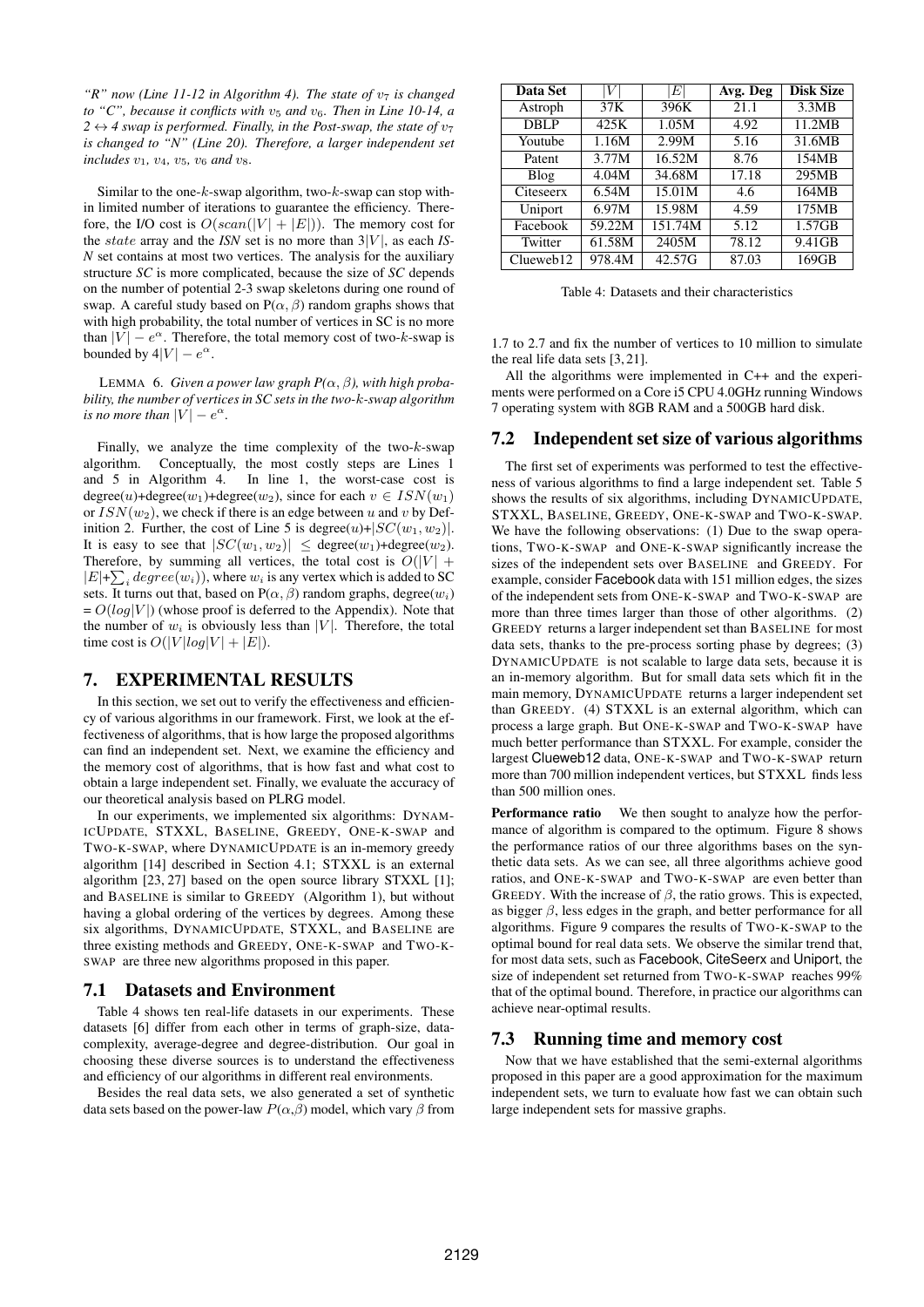| Data Set    | DynamicUpdate | <b>Baseline</b> | One- $k$ -swap   | $Two-k-swap$     | Greedy       | One- $k$ -swap | Two- $k$ -swap |
|-------------|---------------|-----------------|------------------|------------------|--------------|----------------|----------------|
|             |               | <b>/STXXL</b>   | (after Baseline) | (after Baseline) |              | (after Greedy) | (after Greedy) |
| Astroph     | 17.948        | 18.772          | 18.972           | 19.036           | 15.439       | 16.954         | 16.970         |
| <b>DBLP</b> | 260.984       | 218,344         | 258,850          | 259,198          | 260,872      | 273,853        | 273,853        |
| Youtube     | 880,876       | 760.318         | 865,810          | 877,905          | 877,905      | 881.948        | 881,962        |
| Patent      | 2,073,042     | 1,964,735       | 2,023,396        | 2.107.487        | 2,024,859    | 2.085.404      | 2,086,982      |
| Blog        | 2,116,524     | 1.693.937       | 2,004,349        | 2.063.290        | 2,094,881    | 2,151,552      | 2,151,578      |
| Citeseerx   | 5,750,794     | 5,711,727       | 5,747,513        | 5,749,859        | 5,726,927    | 5,749,983      | 5,750,026      |
| Uniport     | 6,947,630     | 5,840,371       | 6.932.723        | 6,938,038        | 6,943,512    | 6,947,592      | 6,947,593      |
| Facebook    | N/A           | 18.893.989      | 57,269,875       | 57,986,375       | 58,226,290   | 58.232.256     | 58.232.269     |
| Twitter     | N/A           | 36,072,163      | 46.978.395       | 48.059.663       | 48, 121, 173 | 48.742.356     | 48,742,573     |
| Clueweb12   | N/A           | 499,444,213     | 703.485.927      | 725,810,643      | 606.465.512  | 723,673,169    | 729,594,728    |

Table 5: Number of vertices in the independent sets return by various algorithms



Figure 8: Performance ratio of three algorithms



Figure 9: Two-k-swap and the optimal bound.

Table 6 investigates the computing time and the memory cost of each algorithm using different data sets. For most data sets, our three algorithms complete within few minutes. For example, there are 151 million edges and 59 million vertices in Facebook data, the ONE-K-SWAP and TWO-K-SWAP take less than 3 minutes. Consider the biggest Clueweb12 data, which has 42 billion edges and 978 million nodes, ONE-K-SWAP and TWO-K-SWAP consume 8.8 hours and 10.4 hours respectively. This is reasonable since even one sequential scan of such big graph takes more than one hour.

Table 6 also shows the memory consumption of each algorithm, including the memory cost for the auxiliary structures: ISN and SC sets. For example, the Twitter graph is 9.41GB in the disk, but the memory consumption in our approach is limited to 524M. This demonstrates the memory-efficiency of our approach. Figure 10 gives a deep study on the ratio between the maximal number of vertices in *SC* (for the TWO-K-SWAP algorithm) and the total number of vertices. The ratios are relatively stable, which indicates that  $|SC| \approx 0.13|V|$  in practice.

### 7.4 Iteration times

|                                                                   | $\vert 1.7 \vert 1.8 \vert 1.9 \vert 2.0 \vert 2.1 \vert 2.2 \vert 2.3 \vert 2.4 \vert 2.5 \vert 2.6 \vert 2.7$ |  |  |  |  |  |
|-------------------------------------------------------------------|-----------------------------------------------------------------------------------------------------------------|--|--|--|--|--|
| $ SC / V $ 0.14 0.13 0.12 0.12 0.13 0.13 0.13 0.13 0.13 0.13 0.13 |                                                                                                                 |  |  |  |  |  |

Figure 10: SC size with varied *β*

| Data Set    | One- $k$ swap | Two- $k$ swap  |
|-------------|---------------|----------------|
| Astroph     |               |                |
| <b>DBLP</b> | 2             | 2              |
| Youtube     |               |                |
| Patent      |               | 6              |
| Blog        |               | 8              |
| Citeseerx   | 9             | 3              |
| Uniport     | Q             |                |
| Facebook    | 3             | $\mathfrak{D}$ |
| Twitter     | 6             |                |
| Clueweb12   |               |                |

Table 7: Number of rounds in two algorithms

The third set of experiments was conducted to study the effect of each iteration of scan in ONE-K-SWAP and TWO-K-SWAP algorithms. Table 7 shows the total number of rounds, which is indicated by the running number of WHILE-LOOPs in Line 5 for each algorithm. Each round needs three iterations of sequential scans. We have the following observations: (1) The number of rounds varies from 2 to 9 for various data sets. But this number is not directly proportional to the size of graphs. For example, Facebook is much bigger than Astroph, but the number of rounds of Facebook is only half of that of Astroph (3 versus 6). (2) A surprising finding is that TWO-K-SWAP often takes less rounds than ONE-K-SWAP. Intuitively, TWO-K-SWAP handles more swap cases and is supposed to run more rounds than ONE-K-SWAP. But the empirical results in Table 7 is somewhat surprising. This can be explained that TWO-K-SWAP also includes the operation of one-*k* swaps, therefore TWO-K-SWAP can perform more swaps than ONE-K-SWAP in one round and thus stops earlier than ONE-K-SWAP. For example, for Twitter data, ONE-K-SWAP needs 6 rounds (while adding 621,183 new vertices into the independent set), but TWO-K-SWAP only needs 4 rounds to finish all swaps (adding 621,400 new vertices).

Early Stop: Table 8 shows the number of swapped vertices in first three rounds for various data sets in the ONE-K-SWAP algorithm. Due to the space constraint, we only report the results for ONE-K-SWAP whenever the results on TWO-K-SWAP exhibit similar trend. An interesting finding is that for all real data sets, more than 97% swaps have been finished within three rounds. This experiment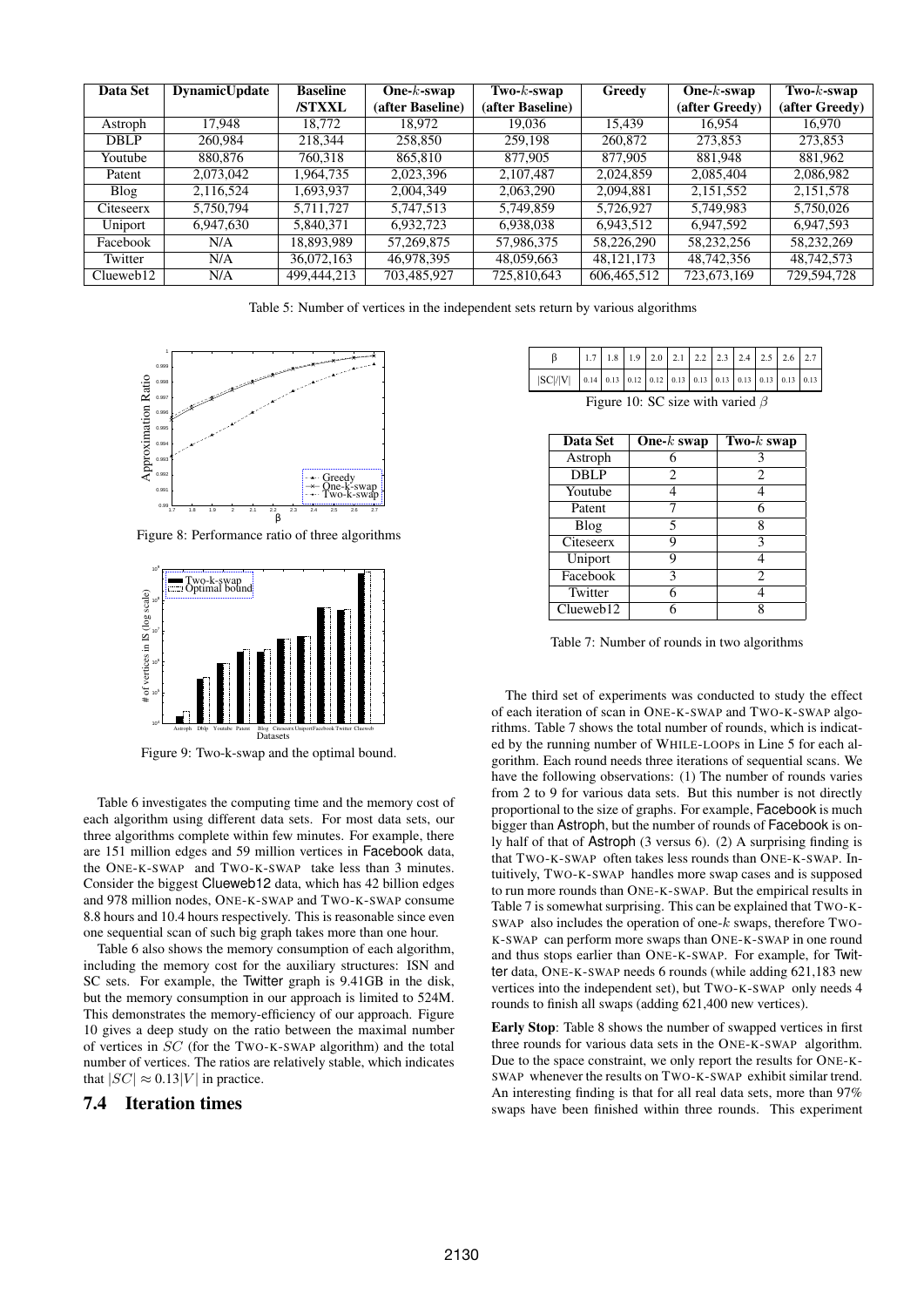|             |       |              | Time   |                   |                   | <b>Memory cost</b> |              |         |          |                 |
|-------------|-------|--------------|--------|-------------------|-------------------|--------------------|--------------|---------|----------|-----------------|
| Data Set    | DU    | <b>STXXL</b> | Greedy | <b>One-</b> $k$   | $Two-k$           | DU                 | <b>STXXL</b> | Greedy  | One- $k$ | <b>Two-</b> $k$ |
| Astroph     | 129ms | 73.6ms       | 57ms   | 347ms             | 237ms             | 4.43MB             | 25KB         | 4.5KB   | 149.1KB  | 329.7KB         |
| <b>DBLP</b> | 0.75s | 1.40s        | 0.56s  | 1.36s             | 1.39s             | 128.3MB            | 0.25MB       | 51.9KB  | 1.65MB   | 3.55MB          |
| Youtube     | 1.93s | 2.67s        | 1.15s  | 3.78s             | 4.76s             | 239.1MB            | 1MB          | 141.6KB | 4.59MB   | 9.69MB          |
| Patent      | 21.3s | 22.0s        | 4.6s   | 27.8s             | 36.7s             | 692.2MB            | 2MB          | 460.2KB | 14.9MB   | 31.7MB          |
| <b>Blog</b> | 28.8s | 30.0s        | 6.2s   | 35.7s             | 45.3s             | 841.9MB            | 2MB          | 493.2KB | 15.9MB   | 34.4MB          |
| Citeseerx   | 22.0s | 16.0s        | 6.4s   | 25.7s             | 20.8s             | 1258.4MB           | 2MB          | 798.3KB | 25.7MB   | 52.4MB          |
| Uniport     | 18.6s | 20.9s        | 2.2s   | 19.9s             | 18.5s             | 1242.7MB           | 2MB          | 850.8KB | 27.5MB   | 55.4MB          |
| Facebook    | N/A   | 187.2s       | 47.9s  | 153.0s            | 160.8s            | N/A                | 25MB         | 7.06MB  | 234.2MB  | 468.9MB         |
| Twitter     | N/A   | 18min        | 8min   | 39 <sub>min</sub> | $55$ min          | N/A                | 25MB         | 7.34MB  | 242.2MB  | 524.1MB         |
| Clueweb12   | N/A   | 1.95h        | l.65h  | 8.8h              | 10.4 <sub>h</sub> | N/A                | 200MB        | 116.6MB | 3.75GB   | 5.73GB          |

Table 6: Efficiency of various algorithms for real data sets (DU denotes DynamicUpdate)

demonstrates that the swap algorithm can stop earlier without much compromise for the results.

good balance in the tradeoff between the efficiency and the effectiveness of algorithms.

# 7.5 Evaluation on estimated bounds

Finally, we made experiments to evaluate the accuracy of the estimation (i.e. by Proposition 2 and 5) for the performance of our algorithms. Each algorithm is repeated 10 times and the average size of independent set is reported here. Table 9 shows the estimation results by the GREEDY algorithm (by Proposition 2), the real size of the independent set and the accuracy (= *Estimation*/*Real*). We have the following observations. First, our theoretical estimation is very tight. For all data sets, the accuracy is more than 98.7%. Second, consistent with our proof, this is a lower bound. Finally, very surprisingly, we find that the bigger the  $\beta$ , the smaller the size of independent set in GREEDY. This is somehow unexpected since the larger  $\beta$  means less edges in the graph and thus more vertices are supposed to be added into the independent set. (Note the total number of vertices in the graph is fixed.) But the empirical results are the contrary. After the deep thinking, we find that bigger  $\beta$ , more vertices with degree one are added into *IS*, but less vertices with degree *>* 1. The overall result is that the reduction surpasses the increase. Therefore, the total size of independent sets decreases.

| ß   | <b>Edges</b> | <b>Estimation</b> | Real      | <b>Accuracy</b> |
|-----|--------------|-------------------|-----------|-----------------|
| 1.7 | 215M         | 8,102,389         | 8,147,721 | 99.4%           |
| 1.8 | 118M         | 7,896,164         | 7,953,889 | 99.3%           |
| 1.9 | 72M          | 7,650,663         | 7,721,332 | 99.1%           |
| 2.0 | 49M          | 7,394,070         | 7,474,477 | 98.9%           |
| 2.1 | 36M          | 7,147,342         | 7,235,191 | 98.8%           |
| 2.2 | 29M          | 6,922,329         | 7,012,683 | 98.7%           |
| 2.3 | 24M          | 6,723,585         | 6,813,139 | 98.7%           |
| 2.4 | 21M          | 6,550,682         | 6,635,854 | 98.7%           |
| 2.5 | 18M          | 6,400,913         | 6,478,349 | 98.8%           |
| 2.6 | 17M          | 6,270,900         | 6,341,388 | 98.9%           |
| 2.7 | 15M          | 6.157.404         | 6.220.084 | 99.0%           |

Table 9: Accuracy of estimation for Greedy varying *β*

Summary From the comprehensive performance evaluation we have the following: (1) ONE-K-SWAP and TWO-K-SWAP algorithms, coupled with the ability of the optimization to swap vertices, lead to a large independent set (with high performance ratios: 96%-99.9%) using the limited main memory for massive graphs; (2) The performance advantage of swap operations is more pronounced based on the results of the Baseline or the STXXL approach; (3) The swap algorithms can stop earlier within three rounds of swaps (while completing 97%-100% swaps) to achieve a

# 8. CONCLUSIONS AND FUTURE WORK

This work has studied the problem of the maximum independent set on massive graphs. Our solution starts with studying a delightfully simple yet effective greedy approach. We then propose two swap-based solutions, called ONE-K-SWAP and TWO-K-SWAP algorithms. We demonstrate that our algorithm can compute an independent set which is closely to the theoretical optimal bound for massive real-life graphs using very limited main memory. To the best of our knowledge, it is the first to provide a set of efficient solutions for MIS with the semi-external setting. There are several open directions for future work. We plan to investigate how our solutions can be extended to the incremental massive graphs with frequent updates. In long term, our efforts will aim at a proposal to study other graph problems like minimum vertex covers and graph coloring for massive graphs with a single commodity PC.

Acknowledgement: This research is partially supported by 973 Program of China (2012CB316205), NSF China (61472427) and the research fund from the University of Helsinki, Finland.

# **REFERENCES**

- [1] An implementation of the C++ standard template library STL for external memory computations. http://stxxl.sourceforge.net.
- [2] J. Abello, A. L. Buchsbaum, and J. Westbrook. A functional approach to external graph algorithms. *Algorithmica*, 32(3):437–458, 2002.
- [3] W. Aiello, F. R. K. Chung, and L. Lu. A random graph model for massive graphs. In *Proceedings of the Thirty-Second Annual ACM Symposium on Theory of Computing, May 21-23, 2000, Portland, OR, USA*, pages 171–180, 2000.
- [4] D. V. Andrade, M. G. C. Resende, and R. F. F. Werneck. Fast local search for the maximum independent set problem. *J. Heuristics*, 18(4):525–547, 2012.
- [5] P. Berman and M. Fürer. Approximating maximum independent set in bounded degree graphs. In *SODA*, pages 365–371, 1994.
- [6] P. Boldi and S. Vigna. The WebGraph framework I: Compression techniques. In *Proc. of the Thirteenth International World Wide Web Conference (WWW 2004)*, pages 595–601, Manhattan, USA, 2004. ACM Press.
- [7] G. S. Brodal and R. Fagerberg. On the limits of cache-obliviousness. In *Proceedings of the 35th Annual ACM Symposium on Theory of Computing, June 9-11, 2003, San Diego, CA, USA*, pages 307–315, 2003.
- [8] M. Brunato and R. Battiti. R-EVO: A reactive evolutionary algorithm for the maximum clique problem. *IEEE Trans. Evolutionary Computation*, 15(6):770–782, 2011.
- [9] S. Butenko, P. M. Pardalos, I. Sergienko, V. Shylo, and P. Stetsyuk. Finding maximum independent sets in graphs arising from coding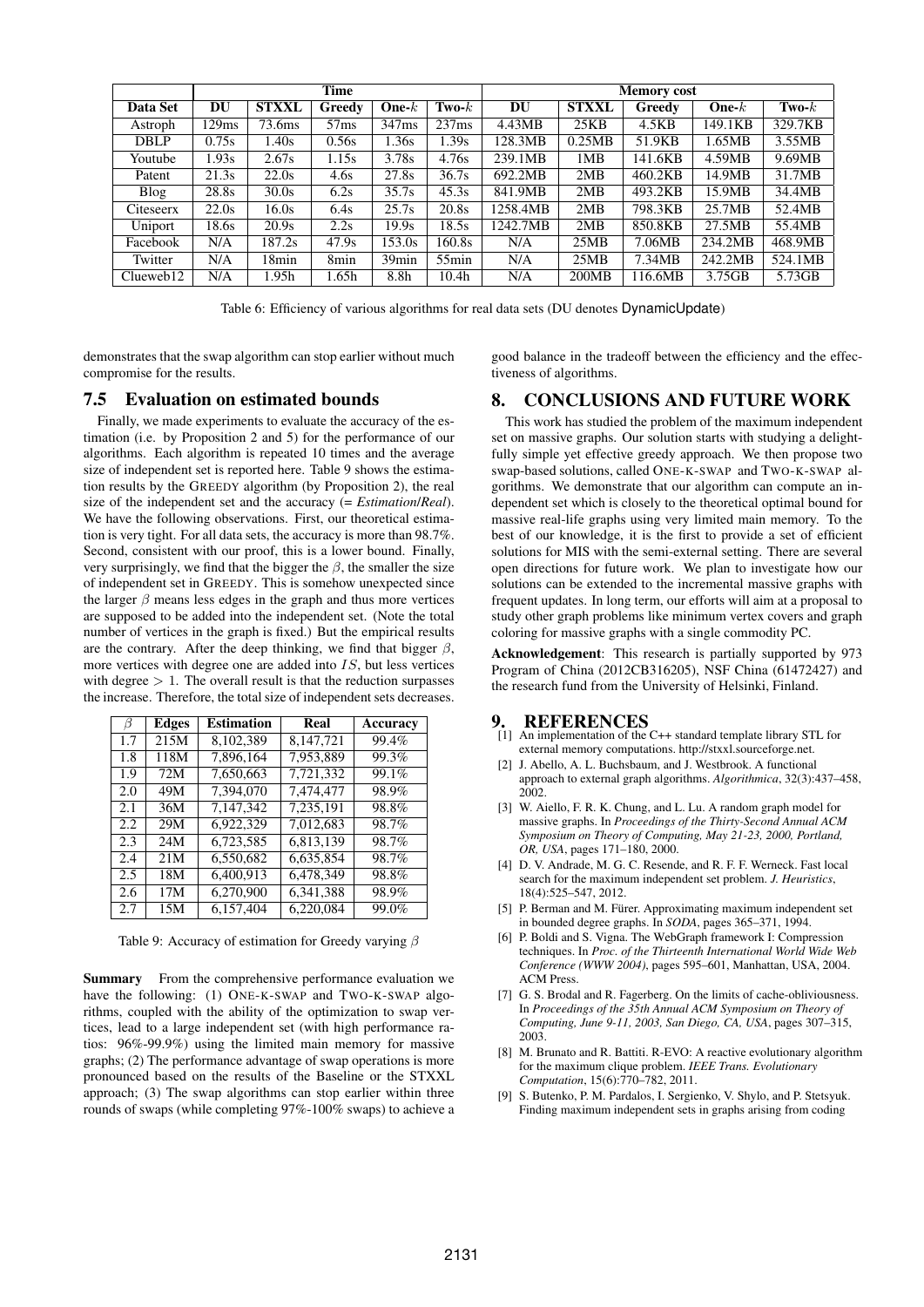| Data Set  | One round   | Swap ratio | <b>Two rounds</b> | Swap ratio | Three rounds | Swap ratio | 1-k swap | 2-k swap          |
|-----------|-------------|------------|-------------------|------------|--------------|------------|----------|-------------------|
| Astroph   | 716         | 72.69%     | 909               | 92.28%     | 960          | 97.46%     | 297ms    | 437ms             |
| Dblp      | 131         | $100\%$    | 131               | 100%       | 131          | $100\%$    | 1.3s     | 2.0s              |
| Youtube   | 2.466       | 98.13%     | 2,511             | 99.92%     | 2.513        | 100%       | 3.7s     | 6.1s              |
| Patent    | 37.415      | 90.63%     | 40.756            | 98.72%     | 41.177       | 99.74%     | 16.9s    | 36.6s             |
| Blog      | 20,629      | 96.90%     | 21,253            | 99.84%     | 21.286       | 99.99%     | 32.3s    | 49.8s             |
| Citeseerx | 16.096      | $85.51\%$  | 18.085            | 96.08%     | 18.597       | 98.80%     | 17.3s    | 29.8s             |
| Uniport   | 3.941       | 86.54%     | 4.392             | 96.44%     | 4.505        | 98.92%     | 16.2s    | 26.3s             |
| Facebook  | 4.906       | 99.98%     | 4.907             | $100\%$    | 4.907        | $100\%$    | 112s     | 208 <sub>s</sub>  |
| Twitter   | 1.164.794   | 90.10%     | 1.254.881         | 97.07%     | 1.276.892    | 98.78%     | $20$ min | 46min             |
| Clueweb12 | 106.682.409 | 91.02%     | 112,929,577       | 96.35%     | 115,601,912  | 98.63%     | 8.8h     | 10.4 <sub>h</sub> |

Table 8: Numbers of new IS vertices, swap ratios and the running time.

theory. In *Proceedings of the 2002 ACM Symposium on Applied Computing (SAC), March 10-14, 2002, Madrid, Spain*, pages 542–546, 2002.

- [10] U. Feige. Approximating maximum clique by removing subgraphs. *SIAM J. Discrete Math.*, 18(2):219–225, 2004.
- [11] A. W.-C. Fu, H. Wu, J. Cheng, and R. C.-W. Wong. Is-label: an independent-set based labeling scheme for point-to-point distance querying. *PVLDB*, 6(6):457–468, 2013.
- [12] X. Geng, J. Xu, J. Xiao, and L. Pan. A simple simulated annealing algorithm for the maximum clique problem. *Inf. Sci.*, 177(22):5064–5071, 2007.
- [13] M. K. Goldberg, D. Hollinger, and M. Magdon-Ismail. Experimental evaluation of the greedy and random algorithms for finding independent sets in random graphs. In *Experimental and Efficient Algorithms, 4th InternationalWorkshop*, pages 513–523, 2005.
- [14] M. M. Halldórsson and J. Radhakrishnan. Greed is good: approximating independent sets in sparse and bounded-degree graphs. In *STOC*, pages 439–448, 1994.
- [15] P. Hansen, N. Mladenovic, and D. Urosevic. Variable neighborhood search for the maximum clique. *Discrete Applied Mathematics*, 145(1):117–125, 2004.
- [16] J. Håstad. Clique is hard to approximate within  $n^{1-\text{epsilon}}$ . In *FOCS*, pages 627–636, 1996.
- [17] M. Jiang, A. W. Fu, R. C. Wong, and Y. Xu. Hop doubling label indexing for point-to-point distance querying on scale-free networks. *PVLDB*, 7(12):1203–1214, 2014.
- [18] S. Khanna, R. Motwani, M. Sudan, and U. V. Vazirani. On syntactic versus computational views of approximability. *SIAM J. Comput.*, 28(1):164–191, 1998.
- [19] G. L. Nemhauser and W. T. Trotter. Vertex packing structural properties and algorithms. *Mathematical Programming*, 8:232–248, 1975.
- [20] J. M. Robson. Algorithms for maximum independent sets. *J. Algorithms*, 7(3):425–440, 1986.
- [21] Y. Shen, D. T. Nguyen, and M. T. Thai. On the hardness and inapproximability of optimization problems on power law graphs. In *Combinatorial Optimization and Applications - 4th International Conference*, pages 197–211, 2010.
- [22] T. Strijk, B. Verweij, and K. Aardal. Algorithms for maximum independent set applied to map labelling. Technical report, Universiteit Utrecht, 2000.
- [23] J. S. Vitter. Algorithms and data structures for external memory. *Foundations and Trends in Theoretical Computer Science*, 2(4):305–474, 2006.
- [24] P. Wan, X. Jia, G. Dai, H. Du, and O. Frieder. Fast and simple approximation algorithms for maximum weighted independent set of links. In *IEEE INFOCOM*, pages 1653–1661, 2014.
- [25] V. K. Wei. A lower bound on the stability number of a simple graph. Technical report, Bell Labs Technical Journal, 1981.
- [26] M. Xiao and H. Nagamochi. Exact algorithms for maximum independent set. In *Algorithms and Computation - 24th International Symposium*, pages 328–338, 2013.
- [27] N. Zeh. I/O-efficient algorithms for shortest path related problems. Technical report, PhD thesis, Carleton University, 2002.

# APPENDIX

#### 1. Algorithm for the bound of the independence number.

| <b>Algorithm 5:</b> Upper bound for the independence number       |  |  |  |  |  |
|-------------------------------------------------------------------|--|--|--|--|--|
| <b>Input:</b> A sorted adjacent-list file for graph $G$           |  |  |  |  |  |
| <b>Output:</b> Upper bound $B$ for the independence number of $G$ |  |  |  |  |  |
| 1 for $v \in V$ of G do                                           |  |  |  |  |  |
| $State[v] \leftarrow unVisted;$<br>2                              |  |  |  |  |  |
| 3 for $v \in V$ of G do                                           |  |  |  |  |  |
| <b>if</b> $State[v] = unVisted$ then<br>4                         |  |  |  |  |  |
| $N \leftarrow 0$ ; State[v] $\leftarrow$ visited;<br>5            |  |  |  |  |  |
| for $u \in Ad(v)$ do<br>6                                         |  |  |  |  |  |
| if $State[u] = un V isited$ then<br>7                             |  |  |  |  |  |
| $ \quad N++,State[u]\leftarrow visited;$<br>8                     |  |  |  |  |  |
| $B = B + max\{N,1\};$<br>9                                        |  |  |  |  |  |
| 10 Return $B$ :                                                   |  |  |  |  |  |

The purpose of the above algorithm is to calculate the upper bound of independent number of a graph. This algorithm is efficient, as it requires only one pass of the adjacent file.

#### 2. Proofs for lemmas and theorems.

Proof of Lemma 1. (Sketch) The GREEDY algorithm prefers to select vertices with small degrees. Given any vertex *v* with degree  $i$ , if all  $i$  adjacent vertices of  $v$  have larger degrees than  $v$ , then  $v$ will be selected to the independent set in GREEDY. Assume that *v* denotes the *x*th vertex of degree *i*, Therefore, the possibility that *v* is added to the independent set is at least

$$
\left(\frac{\left(\frac{e^{\alpha}}{i^{\beta-1}}-ix\right)+\sum_{s=i+1}^{\Delta}\frac{e^{\alpha}}{s^{\beta-1}}}{\sum_{s=1}^{\Delta}\frac{e^{\alpha}}{s^{\beta-1}}}\right)^{i}\tag{6}
$$

where  $\Delta = |e^{\frac{\alpha}{\beta}}|$  is the maximum degree of the graph. Summing up the possibilities of all  $\left\lfloor \frac{e^{\alpha}}{i^{\beta}} \right\rfloor$  vertices with degree *i* immediately implies the expected number:

$$
GR_i(\alpha, \beta) \geq \sum_{x=1}^{\lfloor \frac{e^{\alpha}}{i^{\beta}} \rfloor} \left( \frac{e^{\alpha}}{i^{\beta - 1}} - ix \right) + \sum_{s=i+1}^{\Delta} \frac{e^{\alpha}}{s^{\beta - 1}} i
$$
  
= 
$$
\sum_{x=1}^{\lfloor \frac{e^{\alpha}}{i^{\beta}} \rfloor} \left( \frac{ix}{e^{\alpha}} + \zeta(\beta - 1, \Delta) - \zeta(\beta - 1, i) \right)^i
$$
 (7)  

$$
= \sum_{x=1}^{\lfloor \frac{e^{\alpha}}{i^{\beta}} \rfloor} \left( \frac{ix}{\zeta(\beta - 1, \Delta)} + \zeta(\beta - 1, i) \right)^i
$$

which concludes the proof.

Proof of Lemma 3. It's sufficient to prove

$$
\mathbf{Pr}(\exists v | v \in I_{1k} \land deg(v) \ge d_s) = o(\frac{1}{|V|})
$$
 (8)